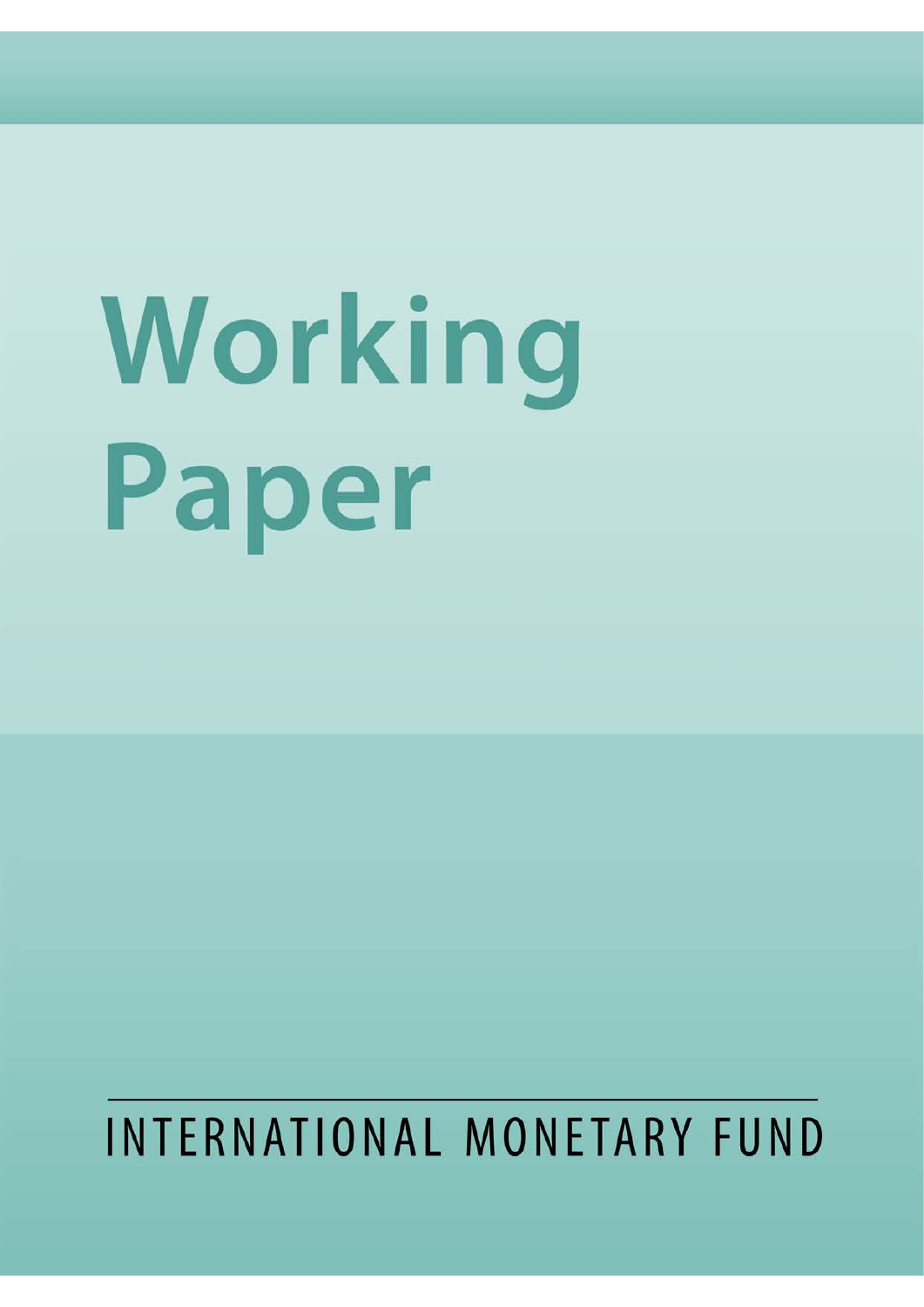

### Budget System Reform in Transitional Economies: The Experience of Russia

*Jack Diamond* 

INTERNATIONAL MONETARY FUND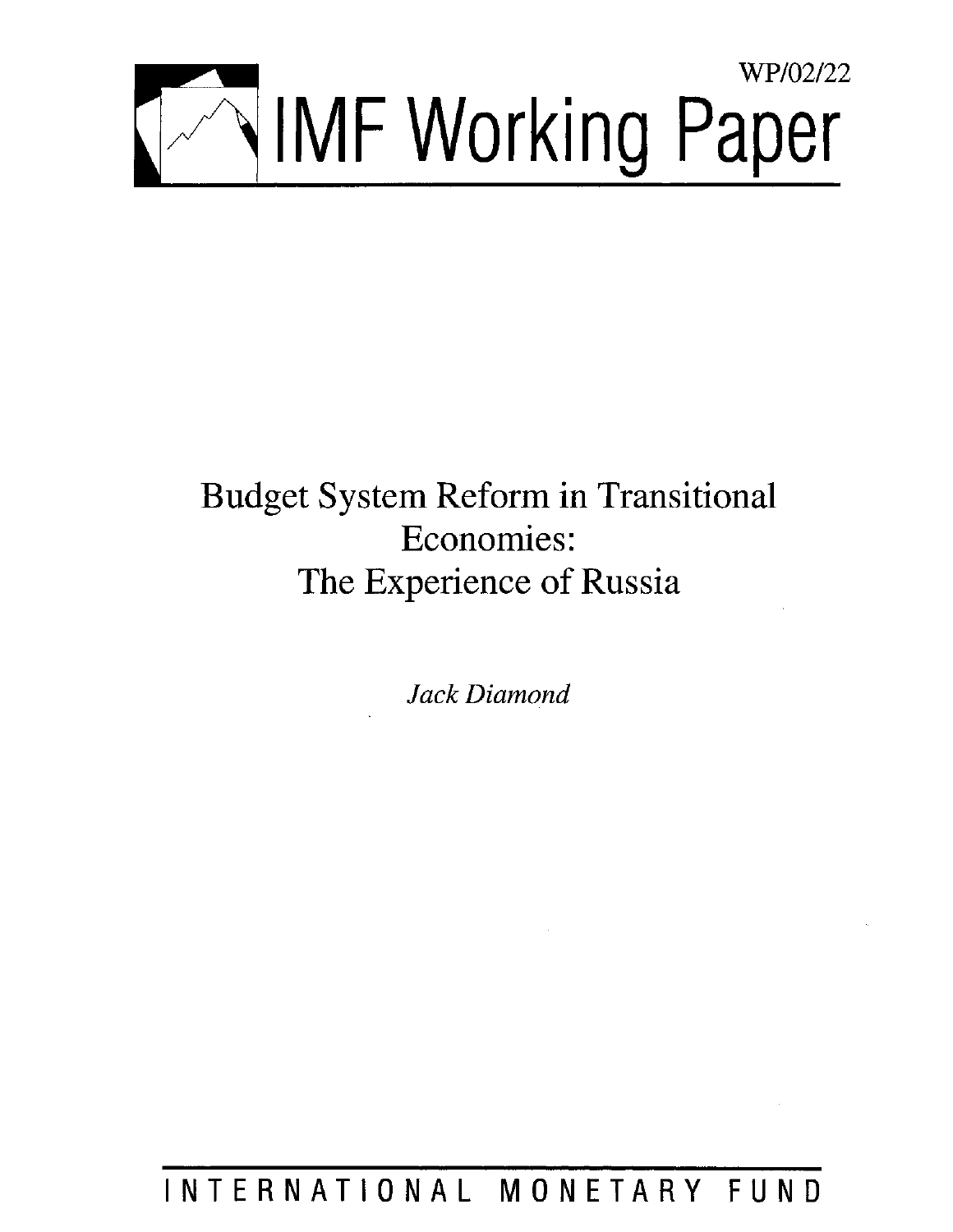#### **IMF Working Paper**

#### Fiscal Affairs Department

#### **Budget System Reform in Transitional Economies: The Experience of Russia <sup>1</sup>**

Prepared by Jack Diamond

Authorized for distribution by Ke-young Chu

February 2002

#### **Abstract**

**The views expressed in this Working Paper are those of the author(s) and do not necessarily represent those of the IMF or IMF policy. Working Papers describe research in progress by the author(s) and are published to elicit comments and to further debate.** 

This paper stresses the role of budget system reform in economies in transition as an essential basis for the implementation of effective fiscal policies. However, introducing such structural reforms in often unstable economic environments has not proved easy. Using Russia as a case study, the magnitude of the problems faced is documented, and the strategy of reform eventually adopted is critically reviewed. **In** conclusion, some lessons are drawn for other transitional countries undertaking similar reforms, and the future agenda for completing these reforms in Russia is indicated.

JEL Classification Numbers:E6, D7, P2

Keywords: Budget system reform, Russia

Author's E-Mail Address: jdiamond@imf.org

<sup>&</sup>lt;sup>1</sup> A first draft of this paper was prepared for the Seminar on Post Election Strategy in Russia, April 3–6, 2000. **This has been subsequently revised with the assistance of Mr. Suhas Joshi, fonner IMP resident treasury advisor in Russia, and with helpful comments from Mr. Alistair Moon, World Bank, and various colleagues in the Fiscal Affairs Department** of the **IMF. The usual disclaimers apply.**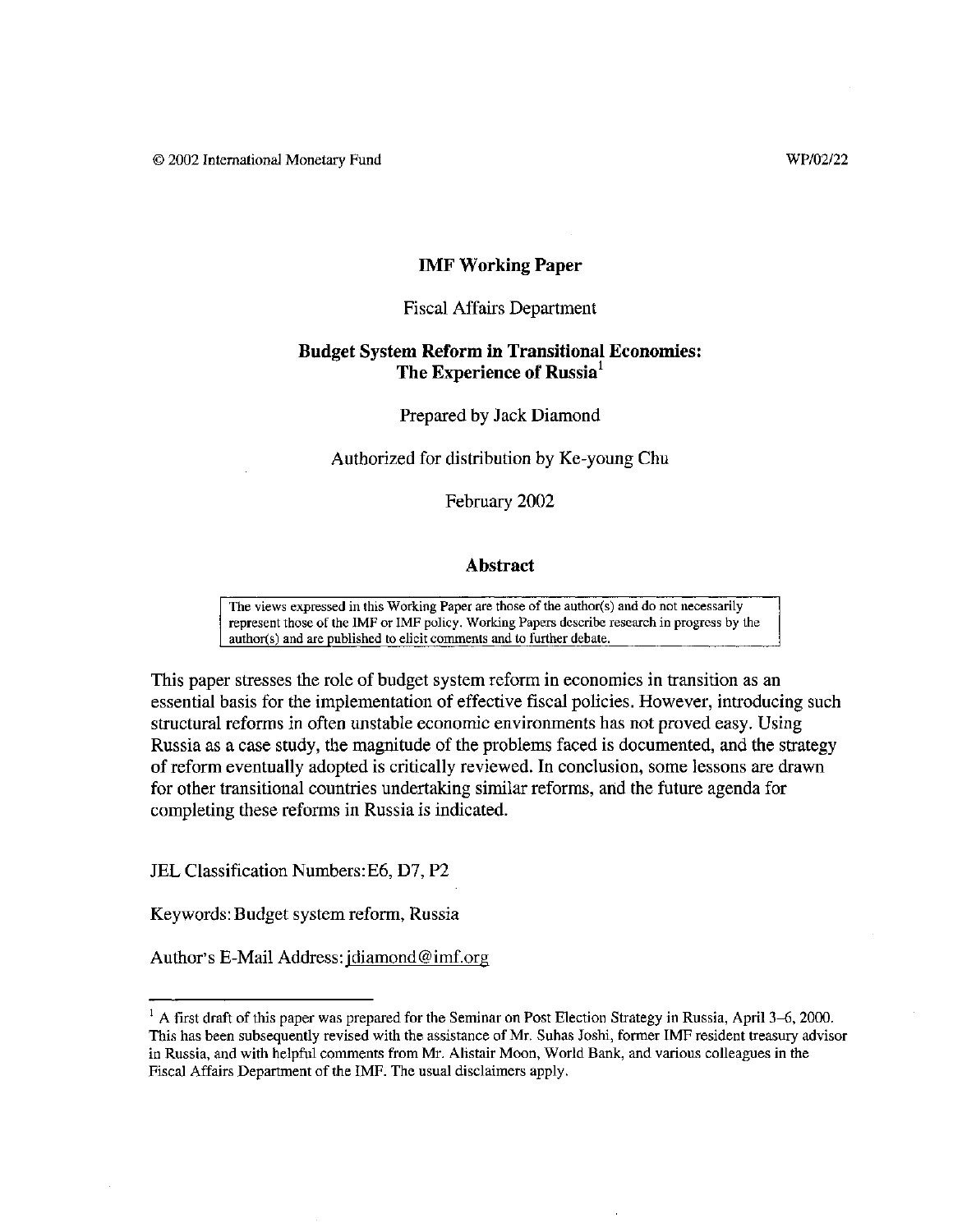#### Contents Page

<span id="page-3-2"></span><span id="page-3-1"></span><span id="page-3-0"></span> $\sim$ 

 $\sim 10^6$ 

| Ι.                                                                                                                                           |  |  |  |  |
|----------------------------------------------------------------------------------------------------------------------------------------------|--|--|--|--|
| Π.                                                                                                                                           |  |  |  |  |
| III.                                                                                                                                         |  |  |  |  |
| IV.                                                                                                                                          |  |  |  |  |
| $V_{\cdot}$                                                                                                                                  |  |  |  |  |
| VI.                                                                                                                                          |  |  |  |  |
| VII.                                                                                                                                         |  |  |  |  |
| VIII.                                                                                                                                        |  |  |  |  |
| <b>Text Tables</b><br>1.<br>2.<br>Restructure the Accounting System to Form the Basis of a Financial Information $\overline{16}$<br>3.<br>4. |  |  |  |  |
|                                                                                                                                              |  |  |  |  |

 $\sim 10^6$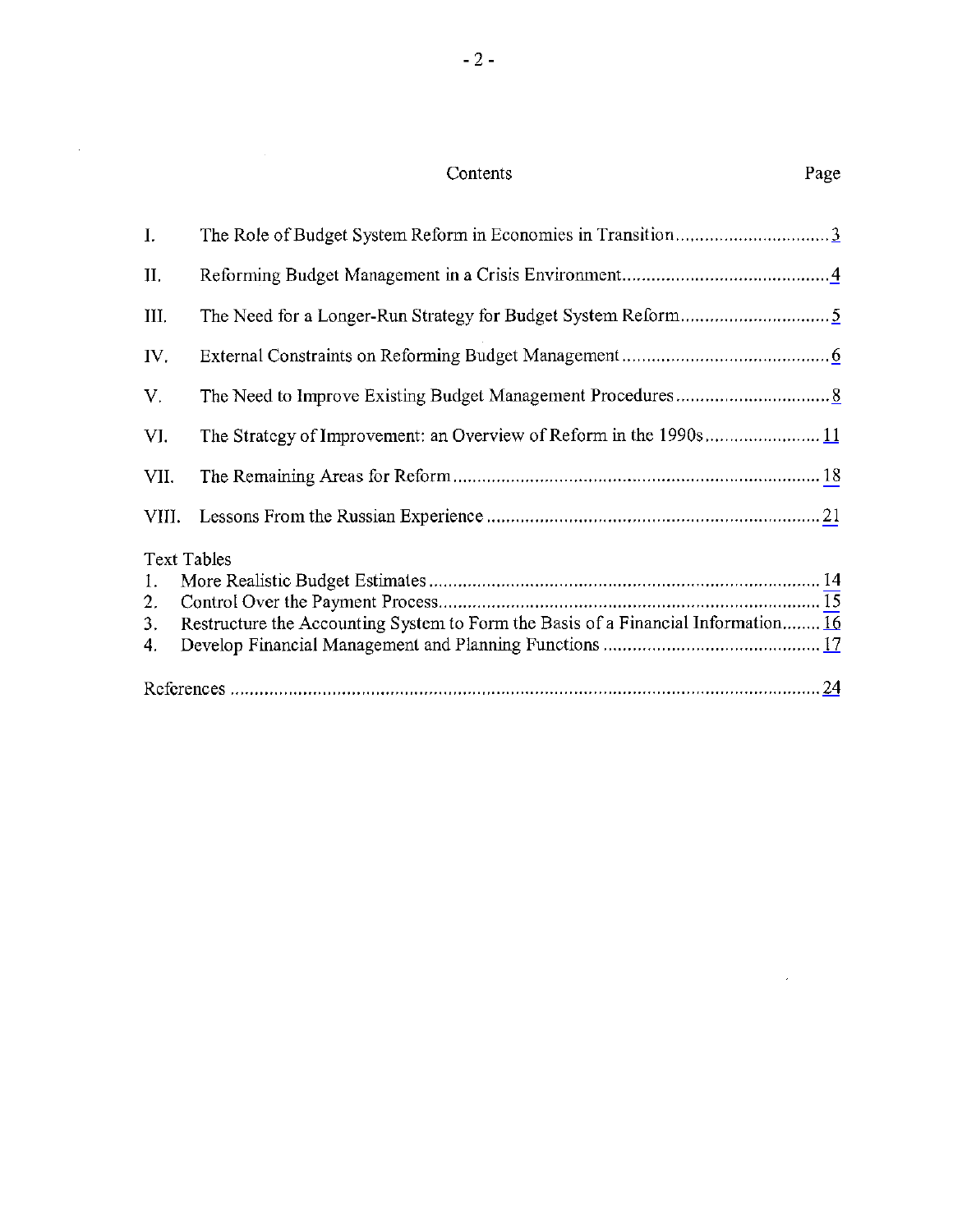#### **[I. THE ROLE OF BUDGET SYSTEM REFORM IN ECONOMIES IN TRANSITION](#page-3-0)**

<span id="page-4-0"></span>Realistic and accurate budget planning and execution are central to effective fiscal policy, and require not just administrative capacity within government but also a budget system which determines the procedures to plan, control, and monitor spending effectively. The importance of institutional arrangements tor the implementation and sustainability of fiscal policy has been increasingly emphasized? Recent literature on fiscal decentralization has indicated that fiscal consolidation may be more difficult to attain in a setting with uncoordinated decentralization.<sup>3</sup> Many studies have also indicated the importance for fiscal discipline of the constraints imposed by fiscal rules and by other constraints imposed by the legislature,<sup>4</sup> and similarly, the importance of administrative arrangements for translating fiscal policy into action has been stressed.<sup>5</sup>

Concurrently with this recognition of the influence of institutions on policy, there has also been the realization that the structural transformation of economies in transition involves more than liberalizing economic policies, but also in building the institutional capacity for implementing these policies. The growing literature analyzing transition experiences has stressed that such fundamental economic retorm entails a process of change that is heavily influenced by a country's underlying institutional structure and its ability to change that structure. Transformation from a planned to a market economy requires drastic changes in behavior in all economic agents—but most especially the government sector. The essential characteristic of a planned economy is that the government is the major allocator and user of resources through a planning mechanism and associated passive fmancing by the budget system. The transition process requires, among others, that planning processes be replaced by market mechanisms, and this, in turn, necessitates transforming the budget system to one more compatible with a market economy. In this way, the reform of the budget system is critical in ensuring that the behavior of the government sector reinforces the transition process and increases its credibility and sustainability—in actively determining goals of public policy, and in ensuring and verifying that these are achieved.

<sup>2</sup> Williamson, 1993; Holtham and Kay, 1995; Hausman and Stein, 1997.

<sup>&</sup>lt;sup>3</sup> Ter-Minassian and Craig, 1997.

 $4$  Von Hagen and Horden, 1996; Potarba, 1996.

<sup>&</sup>lt;sup>5</sup> This work in fiscal policy parallels another widely studied area—the degree of independence of the Central Bank **and its implications for** monetary policy targets **(Masciandro and Tebellini (1991), Cukiennan, Neyapti and Webb**  (1992), Alesina and Summers (1993».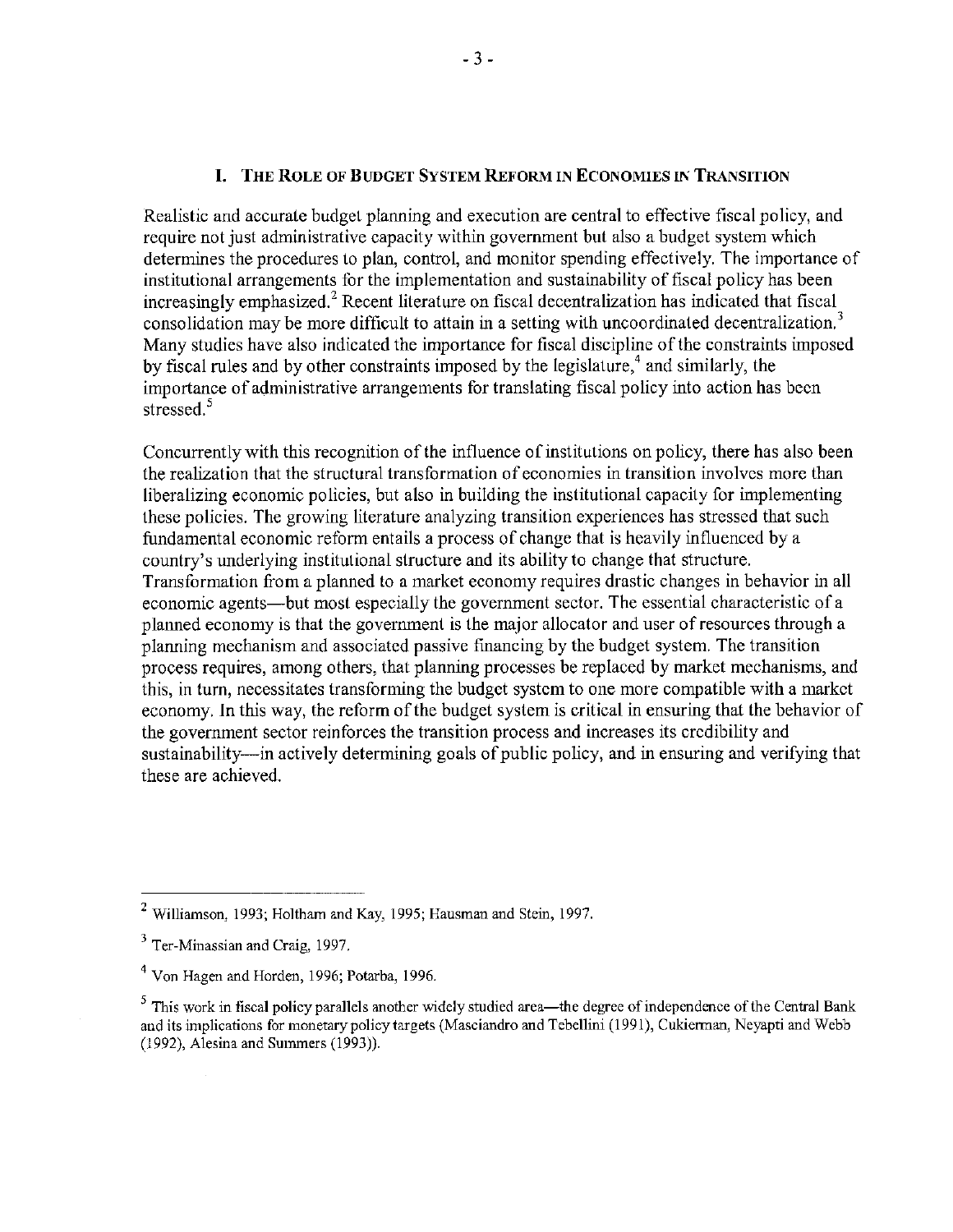<span id="page-5-0"></span>As utilized here, the term "budget system" is interpreted broadly to encompass the legal, institutional framework as well as the administrative procedures that determine the means whereby resources are transferred to the government, how the use of these resources is prioritized and directed to agreed policy objectives, and then subsequently managed, controlled, monitored, and reported on. Perhaps this very breadth is an explanation of why the process of budget system reform has not proved easy—indeed for many of the transitional economies, after over a decade in transition, the process is yet to be completed. Why has progress been so slow? Why has this type of institutional change proved so difficult to engineer? Why has this structural reform typically lagged behind those in other areas, for example, in restructuring the role of the central bank and the banking system?

In attempting to answer such questions from the experience of Russia, this paper begins by examining the forces that shaped the scope for reforming budgetary practices during the initial transition period-a period of pronounced fiscal stress, which certainly curtailed the reform options available. Other constraints on reform were external [actors, outside the budget system, arising from the institutional and procedural legacy of the planning system. The weaknesses in the Russian budget system inherited from the Soviet era meant that any solution would take time. Certain key areas in budget management required radical restructuring, and in other areas new functions required to be created. Against these weaknesses, the strategy of reform in the 1990s, leading to the adoption ofa new budget system law, the Budget Code, in 2000, is described, and the level of success in improving various aspects of budget management is then assessed. Finally, a retrospective assessment of the Russian experience is offered to highlight key lessons learned from Russian efforts in reforming its budget system in the transition period, which may be of more general applicability.

#### [II. REFORMING BUDGET MANAGEMENT IN A CRISIS ENVIRONMENT](#page-3-0)

The ultimate objective of reforming budget management is to create a budget system able to perform the three main functions of a modern budget system: first, to ensure control over expenditures so that they are consistent with the budget law; second, to stabilize the economy through timely and efficient adjustment in fiscal aggregates; and third, to promote efficiency in service delivery through procedures that provide incentives for greater productivity.

The budget system that Russia inherited from the Soviet Union focused mainly on the task of ensuring compliance with government-endorsed expenditure plans and enabling laws and decrees. Even from this perspective, budgetary controls were less than complete and relied on controls derived from other parts of a highly controlled political system. The tasks of ensuring macroeconomic stability and efficiency were viewed as the prime responsibility of the centralized planning process, which aimed to ensure overall balance in the economy, and that resources were employed in such a way as to maximize society's development objectives, as defmed in the national plan. In meeting these objectives, the budget system only played a supporting role. The fiscal imbalances and blatant inefficiencies in production that ultimately became evident toward the end of the Soviet era made clear that the planning system could not meet sustainable stabilization and efficiency objectives. This failure, and the consequent economic crisis created, led to increasing recognition of the need to reform budget management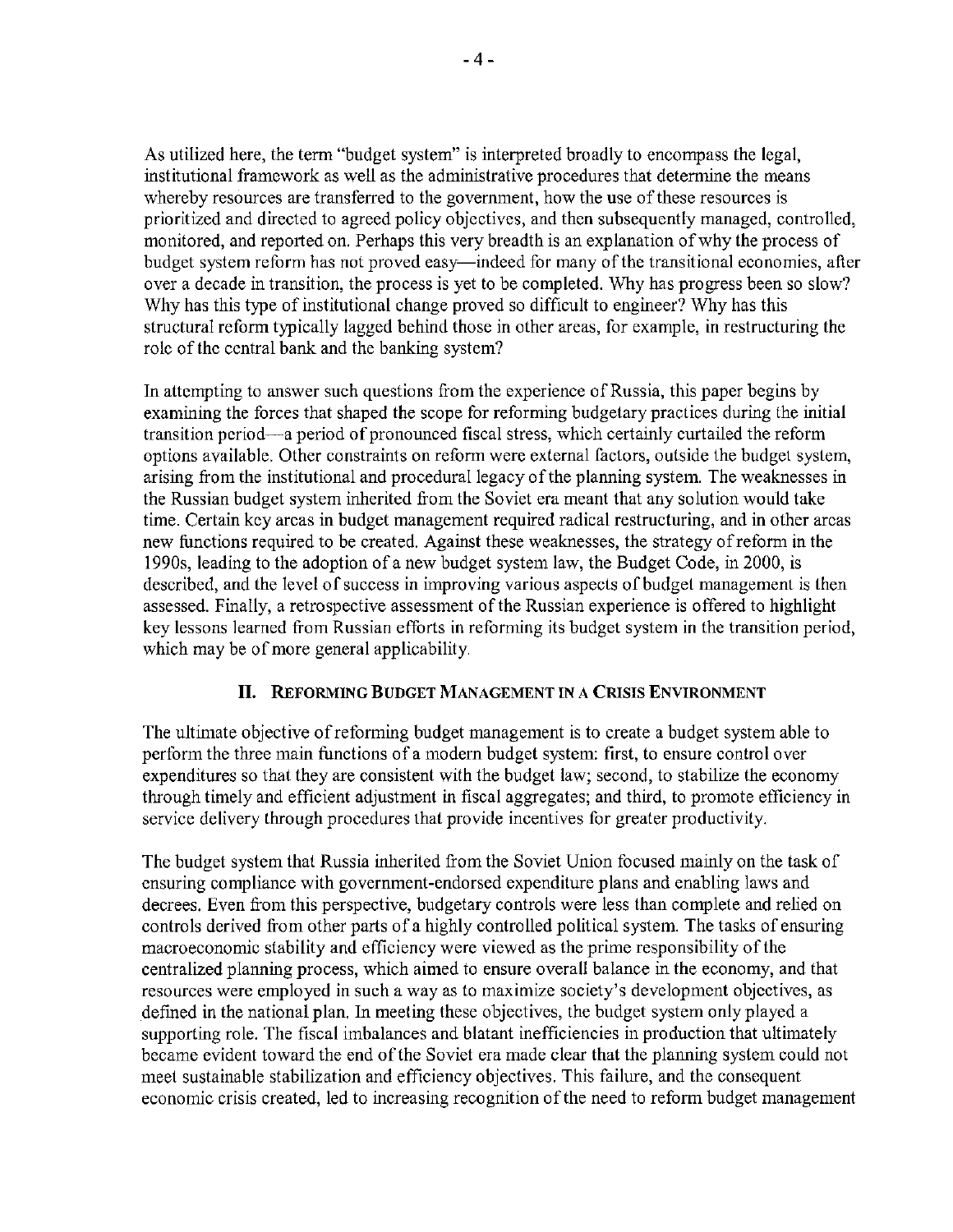<span id="page-6-0"></span>procedures. Ironically, at the same time, it could be argued that the crisis environment that was engendered also made the task of budget system reform much more difficult. This lack of room to maneuver in a highly unstable environment quickly revealed the weaknesses of an incremental budget system geared to operating within a system of administered prices.

#### **III.** [THE NEED FOR A LONGER-RUN STRATEGY FOR BUDGET SYSTEM REFORM](#page-3-0)

From the perspective of longer-term budget system reform, the degree of fiscal stress encountered in Russia and other former Soviet Union (FSU) countries made the implementation of reform more difficult. Fiscal policy during the initial transition period, which should have been designed to complement structural changes in the economy, was directed to supporting old institutional structures—e.g., by providing financial support to inefficient enterprises. This reaction to the fiscal difficulties that were being encountered hindered complementary reforms in the underlying budget system, required for the move to a market-based economy. As indicated previously, budgctary management had to be reoriented from ensuring compliance with agreed budgetary allocations to ensuring overall balance in the economy and efficiency in resource allocation. However, preoccupations with immediate problems of fiscal stress, the need to accommodate vested interests, and the opportunities for rent seeking jeopardized the possibility of attaining this reorientation.

More narrowly, in terms of budget management procedures, the urgency in dealing with fiseal stress also resulted in an overemphasis on short-run solutions, diverting attention away from long-term solutions. For example, initially, a typical short-run approach was to match spending allocations to short-run resource availability. However, the only administrative mechanisms available to cut expenditures were controls over cash releases without fundamental policy changes and cuts in commitments, this cash-based adjustment proved to be disruptive in the shortrun, and its persistence jeopardized desirable long-run improvements to budgetary procedures.

Experience showed that the imposition of cash limits was no substitute for policy adjustment that would allow commitments to be restrained. Without the latter, cash controls tended only to delay spending and/or create arrears to the rest of the economy. Throughout the 1990s, Russia was plagued by a substantial domestic arrears problem. Moreover, the social pressure to exempt politically sensitive and large items of spending from the cash limits implied that the impact of cuts were more severe on the other categories of spending. In particular, operations and maintenance spending suffered, and delays in capital spending resulted in a substantial number of partly completed and abandoned projects.

The degree of inefficiency in government resource allocations was severe. Focusing on cuts in items of spending rather than cutting programs and activities undoubtedly added to inefficient resource allocation. Indiscriminate across-the-board cuts in materials were most disruptive to all types of service delivery. The problem was heightened by the fact that cash limits usually were imposed at short notice from the center, without the involvement of spending ministries. Not only did this add considerably to the problems of budget managers trying to minimize the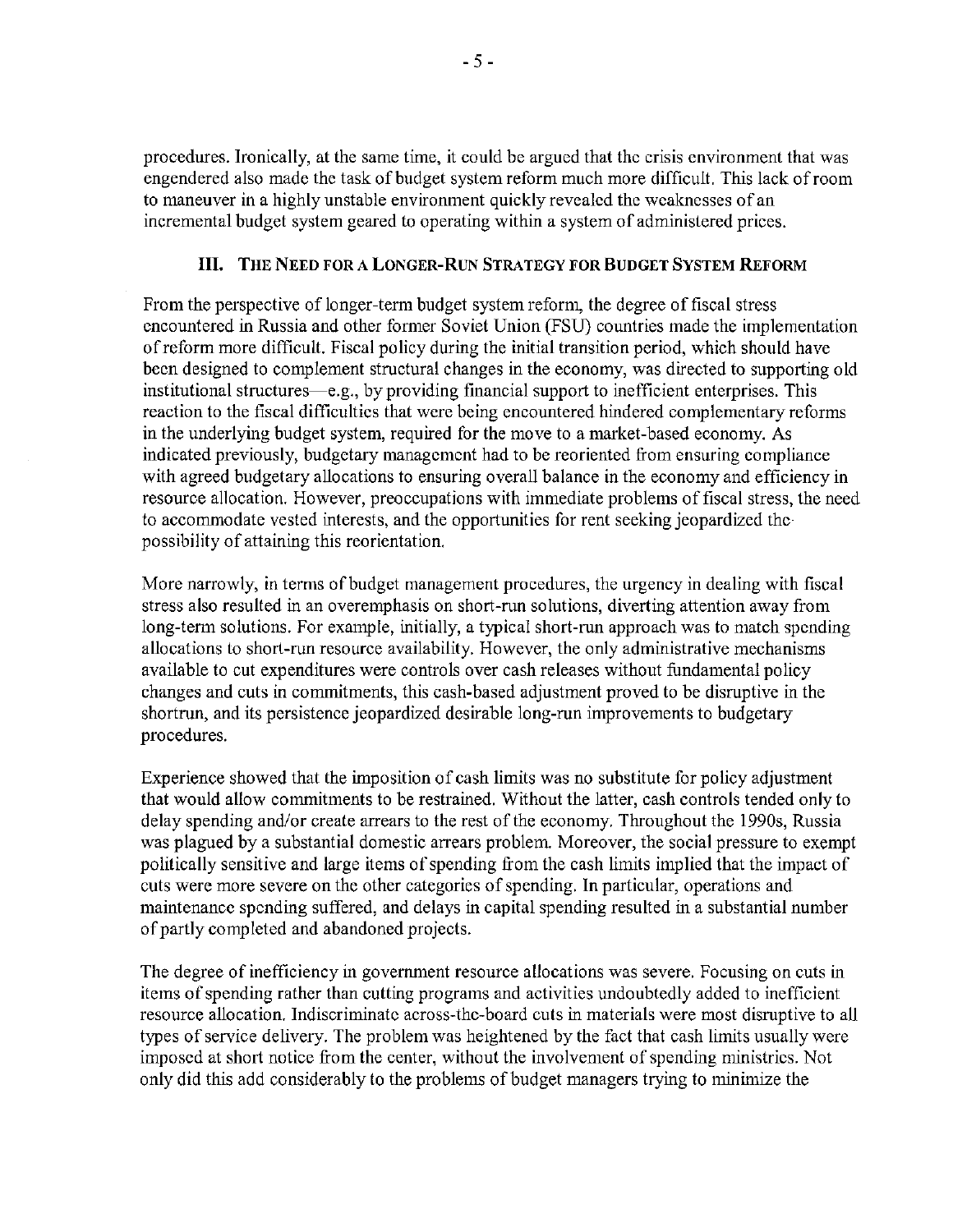<span id="page-7-0"></span>disruption to orderly resource allocation, but also, at the same time, it considerably added to the uncertainty of future resource availability.

Obviously, if carefully engineered, short-run and longer-run improvements to the budget system need not be incompatible. While fiscal crisis may have been a barrier to reform, it could also have been an opportunity to introduce fundamental reforms. It has been argued that in crisis conditions changes may be more easily accepted and more quickly implemented. However, faced by important vested interests, there was only a slowly growing recognition that the longrun solution to some of the worse aspects of fiscal stress lay in undertaking budgetary reforms that would allow the budget to become a tool to stabilize the economy (rather than a destabilizer) and give it the flexibility to adapt more successfully to rapidly changing circumstances. The initial reaction was to attempt to muddle through. Moreover, many of the short-term solutions previously described did not promote a healthy environment for reform, nor did they encourage increasing flexibility that would allow a more rapid and orderly response to resource shortfalls. There was an obvious need for a long-run strategy of budget reform that should run parallel with, and allow the integration of the short-term demands of crisis management.

#### [IV. EXTERNAL CONSTRAINTS ON REFORMING BUDGET MANAGEMENT](#page-3-1)

Any long-term strategy for reform in the fiscal area had to come to terms with rapid changes in all spheres of life experienced in the FSU. Certainly, when dealing with the budgetary process in FSU countries, it was impossible not to be aware that this was an evolving system. This was evidenced by rapidly changing administrative structures, characterized by a fragmentation of functions as redundant institutions were replaced on a piecemeal basis with new institutions more relevant to a market-based economic structure. This process led to a lack of clarity in key areas ofthe budget process, both with regard to responsibilities and the procedures employed. A number of factors can be identified as contributing to this uncertainty, and having a direct impact on the budget process, are discussed below.

#### The emerging view of the state's role in economic activity

Initially, the major part of economic activity lay in the public domain, with an unsettled political consensus on what should remain public and what should form the basis of a nascent private sector. Underlying the difficulty in defming the role of the state was a system where functions were intermingled and the budgetary sphere of activity remained undefmed. Large enterprises undertook functions that would be considered budgetary in nature (e.g., maintenance of schools, clinics, daycare, and retirement centers; and the provision of basic infrastructure), whereas budgetary institutions often carried out functions that were potentially of a private nature (e.g., some large ministries were often no more than holding companies for enterprises, and large ministries, like Defense, had numerous enterprises in their portfolios). Even today, this commingling of functions survives in lower levels of government.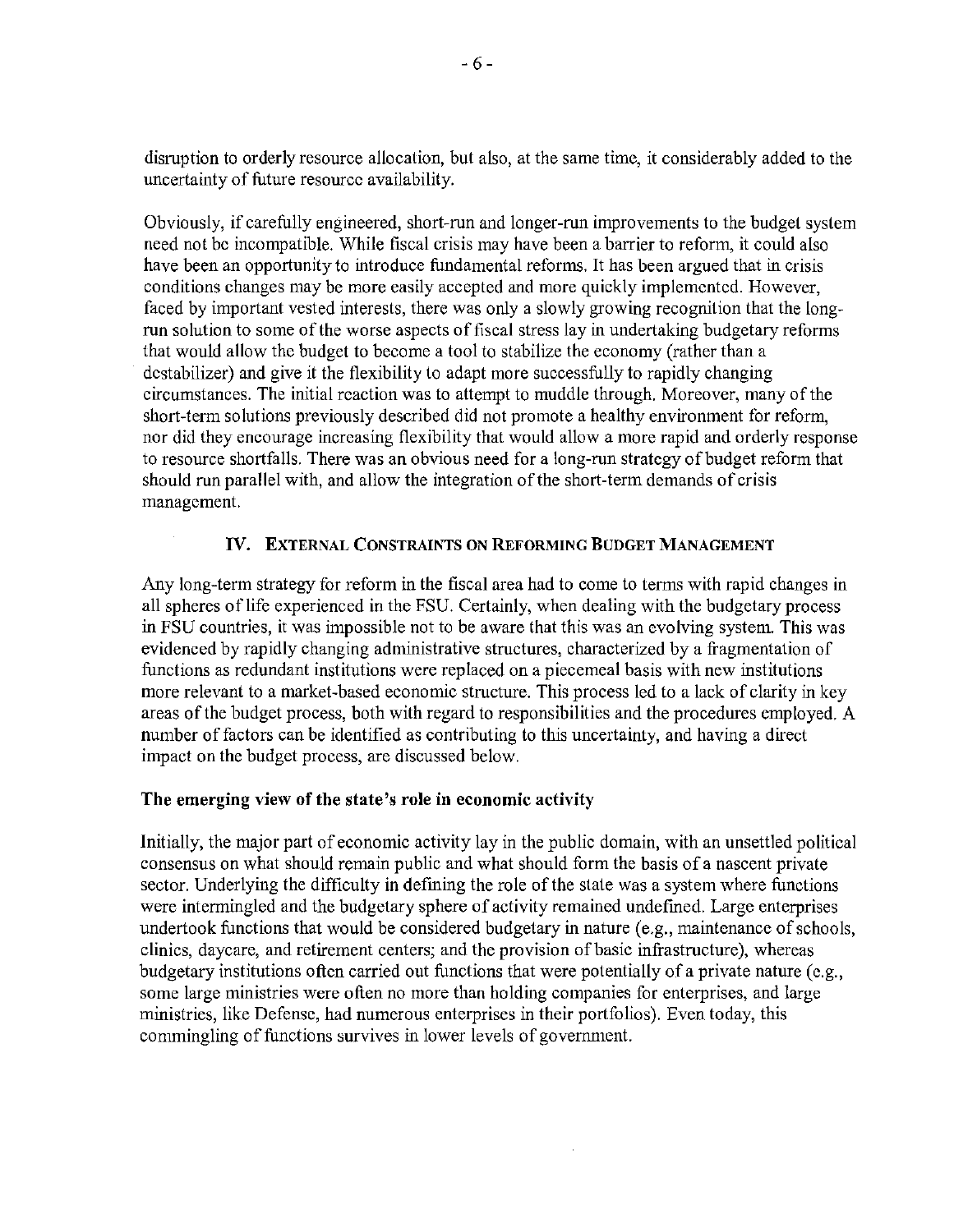#### The changing power balance between the legislature and the executive

Perhaps, not surprisingly, when moving from a situation where the Communist Party controlled both the legislature and the executive branches, in the new constitutional environment the two branches have had to fmd a modus vivendi in various areas, including budget issues. The resulting tension has been one of the factors that stimulated the number and importance of extrabudgetary funds and quasi-fiscal operations, outside the budget and the control of the MOF. On a general level, this had important implications for the ability of the MOF to formulate and implement fiscal policy. More specifically, it often created frictions between the MOF and the emerging Ccntral Bank, which was granted independence from the executive, answering to the legislative branch.

#### The evolving balance between the central government and the subordinate levels of government

This balance has fluctuated over the decade. First, there was a move to decentralization and a consequent imbalance in distributing the burden of government spending rclative to receipts. The initial result was growing deficits at the federal level and increasing surpluses at the local lcvels. This vertical imbalance in the public finances was subsequently reversed by the center assigning more unfunded functions to the lower-level governments.<sup>6</sup> Although by end-1999, on average, federal transfers only accounted for about 15 percent of subnational revenues, they were of critical importance for a majority of regions and localities.

Budget legislation evolved alongside this process, trying to impose some ordcr on a rather chaotic situation. The net result has been an open contradiction. In theory, the regions should be under the control of the federal government. Federal laws determine the majority of revenue and expenditure obligations—the federal Tax Ministry collects all taxes and then allocates them to various budgets. All main tax rates and tax-sharing rules are determined in the federal Budget Law. However, in practice, the lower levels of government were able to circumvent these controls, in ways that undermined budget processes.

#### The realigning of finance and planning

From being the prime allocator of resources in the economy through its power in determining the statc plan, the ministry in charge of the economy (typically the successor of the State Planning Ministry, Gosplan) was forced to take a subsidiary role in this process. In Russia, as in many republics, though still nominally in charge of macroeconomic planning, the new Ministry of Economy (MOE) found this task increasingly difficult in an uncertain and volatile environment. Although it managed to retain its authority to determine investments, this was also of diminished importance with the decline in resources available for investment. On the other

 $6$  This paper does not deal with the fiscal federalism aspects of the Russian budget system. This is a wide topic and the subject of intensive study elsewhere (Wallich 1994; OECD 2000; Lavrov et al., 2000).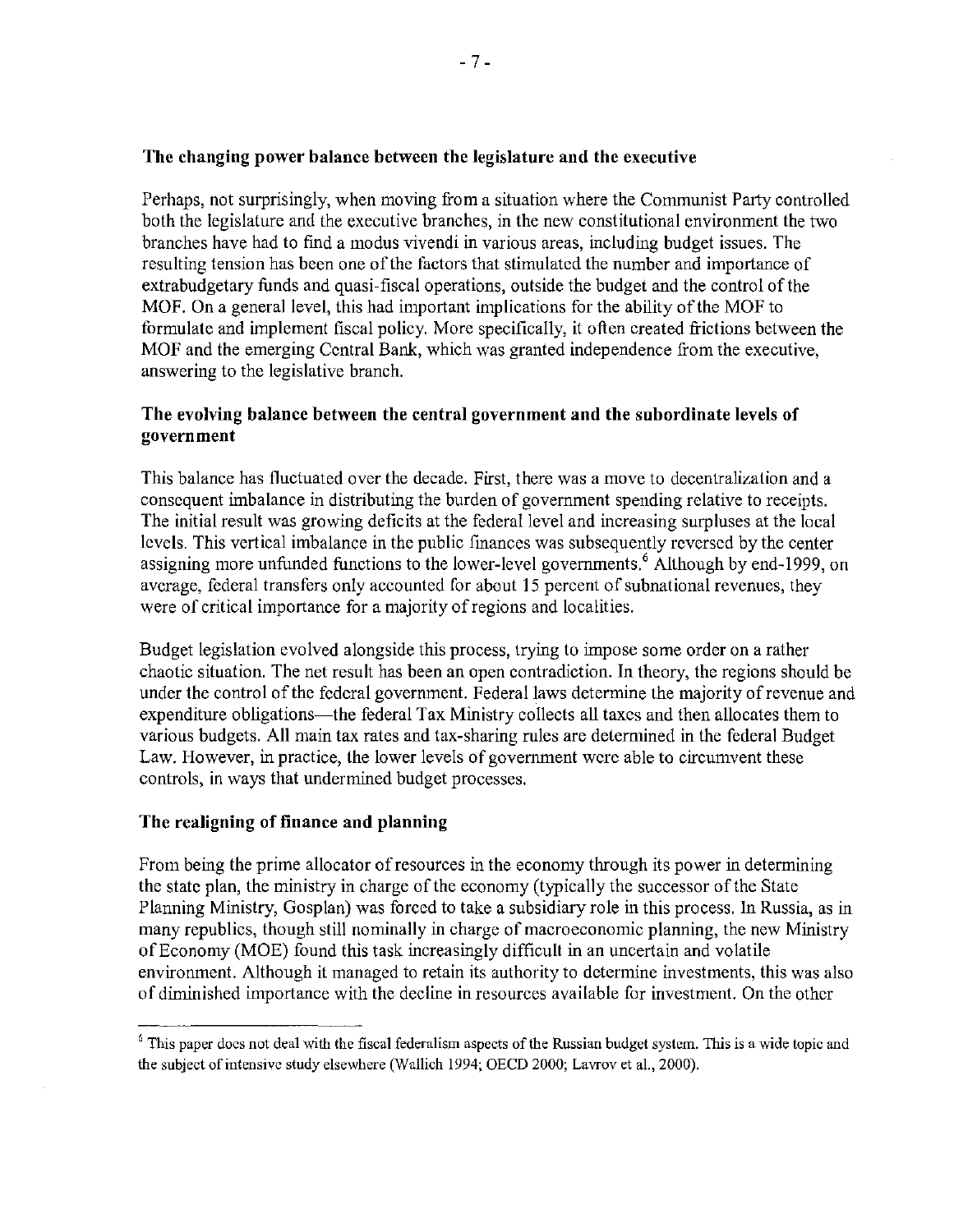<span id="page-9-0"></span>hand, the MOF, from its former role as a support function of the planning process, emerged as the prime allocator of resources in the economy through the budget. Although ill-prepared and, initially, in the absence of developed monetary instruments, the MOF also had to assume the role of the principal macroeconomic manager.

#### The changes in the relative importance of different departments within the MOF

In a stable planning environment, the Budget Department, responsible for preparing the budget, derived its importance from determining financing flows to facilitate the plan's implementation. However, in the turbulent macroeconomic conditions experienced in the early stages of the transition process, the budget's role as a resource allocation mechanism was downgraded in importance and its role in securing greater macroeconomic stability was increased. Moreover, the lack of political consensus and the volatility in economic conditions resulted in recourse to quarterly budgets and the constant need to adjust budget appropriations through the year, which in any case became increasingly irrelevant in conditions of high inflation. Mechanisms to ensure in-year adjustment became crucial elements of the budget system. The consequence of these developments was to increase the importance of budget execution at the expense of budget preparation, with a parallel shift in power away from the Budget Department to the newly created Treasury Department.

#### [V. TilE NEED TO IMPROVE EXISTING BUDGET MANAGEMENT PROCEDURES](#page-3-0)

The transition process increasingly entailed a reorganization of economic policymaking. To the extent that the old planning orientation remained, it was more difficult to achieve this reorganization. This legacy of the planning system posed a number of constraints in transforming budget management into a more modern system geared to a market economy.

#### The institutional arrangements of budget management

One noticeable institutional feature was the relative status of line ministries with respect to the MOF. In the former Soviet budget system, the plan determined resource allocation, and the line ministries controlled resource allocation within broad economic sectors of the plan. This meant that the ministries were primarily responsible for budget preparation and execution in their respective sectors. The MOF played a rather passive role, consolidating the sectoral budgets and monitoring their execution throughout the year to ensure adequate budget funding. Similarly, in the budget execution phase, the MOF acted as a central funding agent, "distributing" funds to ministries so that they could adequately fund planning targets in their respective economic sectors.

#### The lack of status of the MOF

Since the planning process exerted real control over resource flows, and the MOF was viewed primarily as the fmancing agent for the plan, the MOF lacked special status. Indeed, since the plan attempted to ensure overall balance in the economy, important centralized stabilization functions typically found in ministries of finance in OECD countries were absent. The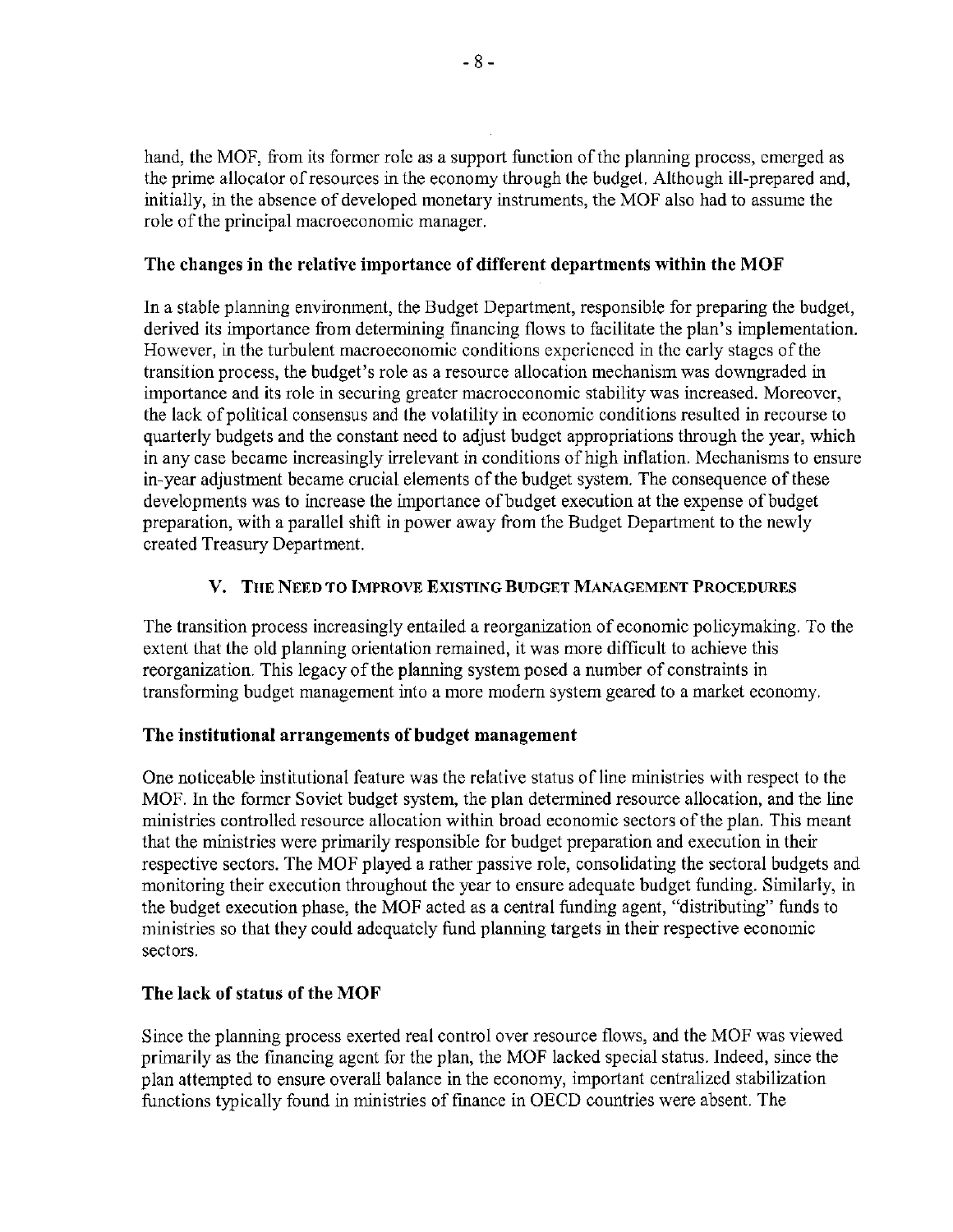consequence was typically a MOF subservient to the powerful planning ministry (Gosplan)—a relationship that sometimes lingered into the 1990s in some FSU countries with Gosplan's successor, the MOE, Howevcr, even when this relationship was corrected, the MOF continued to be one ministry among other, sometimes morc powerful, ministries (like Defense and Interior), and did not easily attain the status of the first among equals, as is typical in most OECD countrics,

#### The internal organization of the MOF

The internal organization of the MOF in FSU republics inherited features arising from their previous subordinate function as the financing arm of the national plan. Three features were notable, First, the MOF organizational structure reflected the importance of "branch functions," which formerly dealt with the budgetary financing of major economic sectors identified in the plan, Second, as indicated, there was generally a lack of centralized functions to implement macroeconomic forecasting, analysis, and policy, which, in the past were the responsibility of Gosplan, Third, there was a limited centralized accounting function, which was previously the prerogative of the central bank (Gosbank), which also had some verification powers to ensure the correctness of payments and receipts and to report their details, Budget-supported institutions did, however, follow detailed compliance-oriented accounting to prepare year-end statements of financial and physical assets and liabilities.

The continuing influence of the previous planning system as an external constraint on budget reform should not be underestimated, All of the above features of the planning process persisted to varying degrees in the FSU republics—including Russia—throughout the 1990s, and imposed extemal constraints on attempts to reform the budget system, As a consequence, restructuring of the budget system necessarily involved a wider focus—the legal framework, institutional arrangements, and the system of public administration as a whole,

In addressing the weaknesses previously identified, it was perhaps not surprising that reform of budget management was not tackled as a system but in a piecemeal way, Inevitably, in the rather turbulent environment of the 1990s, a balance had to be maintained between undertaking long-term reforms and the unavoidable needs of crisis management. Concurrently, reform energies had to be balanced between *improving* current budget procedures with the need to develop and introduce *new* budget management functions, Certainly, the need to improve budget procedures was underlined by the difficulty in accommodating the short-run demands of a crisis environment. Being ill-equipped for this new role, macroeconomic management often degenerated into short-run responses to recurring crises, It is possible to identify a number of causes for this arising from poor budget management procedures,

#### Incomplete budget coverage

To use the budget successfully as an instrument of macroeconomic stabilization, it is important to be able to measure its overall impact on the economy, From this viewpoint, the Russian MOF found itself handicapped, A large part of government activities was excluded from the operations covered by the budget—the large extrabudgetary funds, the lower levels of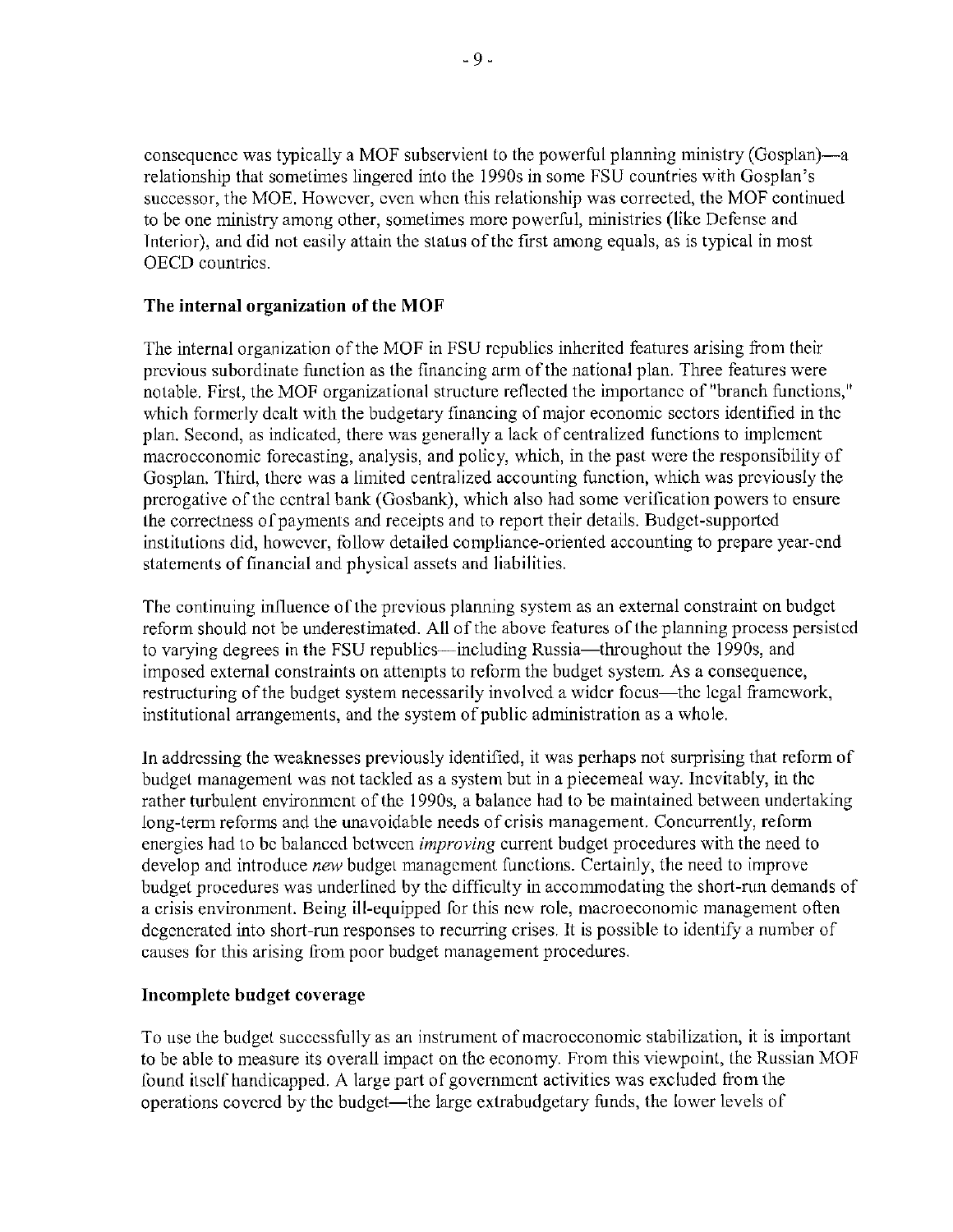government that were required to assume increasing expenditure responsibilities, a large number of unknown contingent items, indirect subsidies through the extension of credit by the central bank, and foreign grants in kind. The compartmentalization of government transactions, by the earmarking of revenues for particular expenditures, which occurred in major extrabudgetary funds and underlay budgeting for foreign economic activities, also cut down the MOF's flexibility to adjust aggregate spending.

#### Fragmentation **in** control of fiscal aggregates

Institutionally, there were a number of constraints on the ability of the MOF to adjust fiscal aggregates. The most conspicuous was that key budget aggregates were under the control of different institutions, although the assignment of responsibilities was often fluid. In Russia as of end-1992, budget estimates of foreign transactions were the responsibility of the Department of Monetary and Financial Regulation, not the Budget Department. With regard to foreign debt transactions, initially the responsibility was shared with a new Foreign Credits Department of the MOF, the specialized foreign fmancing and trade banks (the Vneshekonombank and the Vneshtorgbank). As a result of this institutional fragmentation, the MOF had no complete register of foreign debt and no register of guarantees. Similarly, with regard to capital investment in the budget, this was the joint responsibility of the Ministry of Economy (formerly the Union Gosplan) and the MOF. With respect to the financing of government operations through domestic government securities, the responsibility was shared with the government Securities and Financial Market Department of the MOF and the Bank of Russia (BOR),<sup>7</sup> with little apparent coordination between them. Moreover, there seemed to be no coordinated approach to budget management by key macroeconomic managers-Central Bank, MOF, MOE, State Tax Service (later Ministry of Taxation)—which often displayed independent and contradictory approaches to policy questions.

#### Inadequate information

Flexibility was further reduced by the accounting system geared to verification and compliance so that it generated information necessary to ensure this type of control. As a consequencc, emphasis was on recording the last stage of the spending process, and the MOF only aimed for cash control over the spending ministries, but not of prior stages of spending by the lower-level spending units (SUs). Concentrating controls on cash disbursements without controlling the commitments of SUs not only led to disruptions in orderly resource allocation within ministries but also to SUs accumulating arrears to the rest of the economy.

The absence of commitment reporting, a neglect of contingent items, reporting on an institutional rather than on an economic basis, emphasizing the final stage of spending, compiled in great detail, and reporting only with a considerable time lag-were all handicaps that were progressively revealed in the 1990s. The resulting lack of fiscal management

<sup>7</sup> Formerly, Central Bank of Russia (CBR).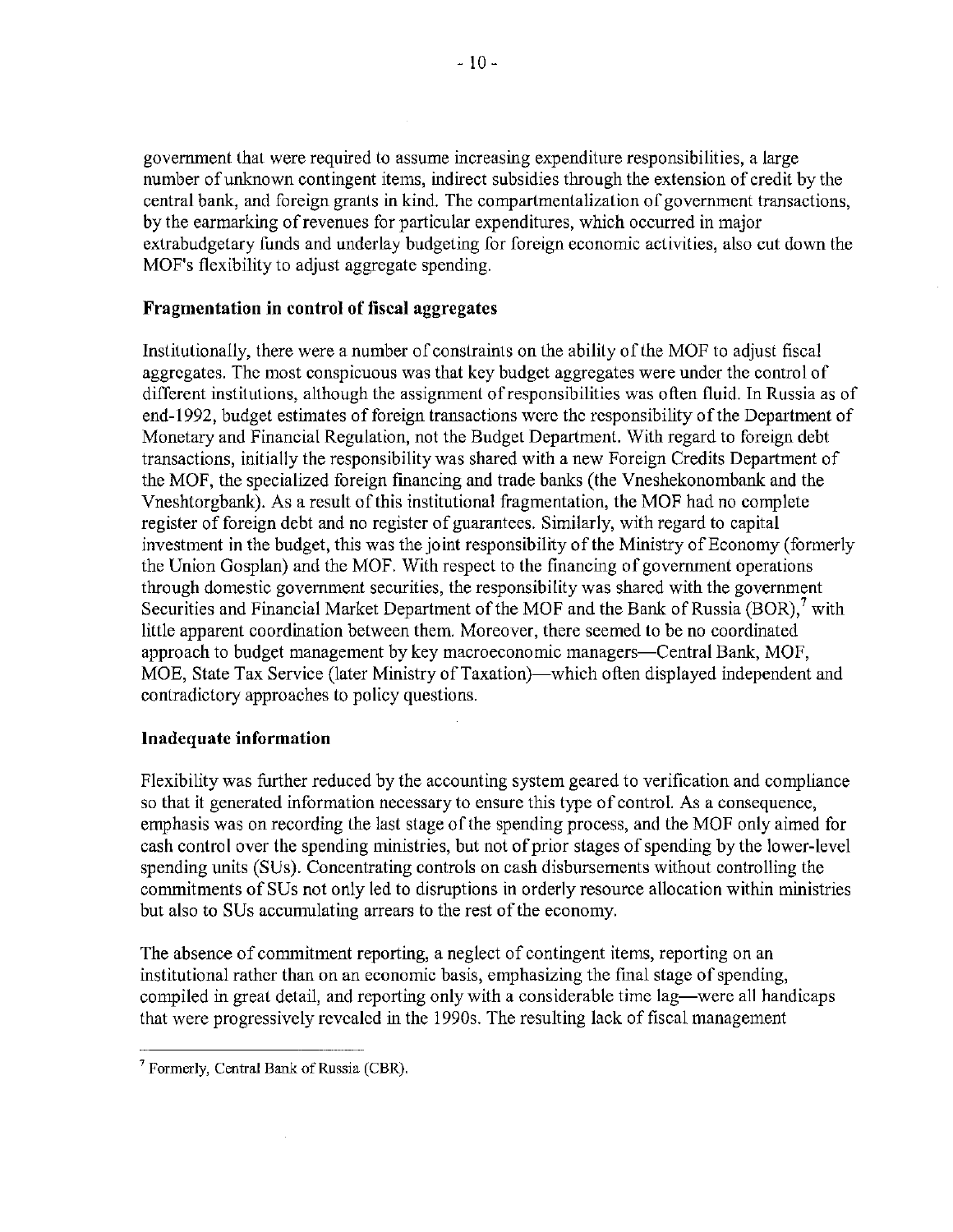<span id="page-12-0"></span>information prevented the rapid corrective action that was required in order to anticipate and redress deviations from budget targets.

#### Lack of forecasting capability

Macroeconomic managers are allowed some degree of flexibility insofar as they are able to predict future developments. Initially, macroeconomic forecasting was carried out almost exclusively by the MOE. However, having emerged from the planning system, the MOE tended to focus on growth of output of the main sectors of the economy and on sectoral-price projections rather than on financial aggregates. Initially, there was very limited forecasting capability within the MOF. This could be justified to a limited extent on the revenue side because of the Tax Ministry, but not with respect to spending. Unfortunately, the highly uncertain environment for budget preparation was not conducive to the development of forecasting. Consequently, in the absence of timely and comprehensive reporting, and without the ability to forecast future developments, budget execution was only capable of reacting to, rather than anticipating, developments in the economy.

#### Limited financial planning

The lack of flexibility encountered in the ability to adjust expenditures was reinforced by limitations in fmancial management. There was little cash management in the sense of evening out the fluctuations in receipts relative to expenditures. This arose partly from poor revenue forecasting but also from the lack of flexibility in the financing arrangements for government. In the absence of a securities market, the government was dependent on loans from the banking system, vetted by the legislature, with no overdraft facilities at the central bank.

#### [VI. THE STRATEGY OF IMPROVEMENT: AN OVERVIEW OF REFORM IN THE 1990s](#page-3-2)

To some degree, all the above deficiencies ofthe budget system were recognized in the 1990s and addressed, by progressively instituting a number of changes:

- Consolidating budget and extrabudgetary transactions to better control them, and to derive a more complete picture of the impact of government operations on the economy.
- Concentrating economic decision-making functions in the MOF, providing it with the powers of consultation and approval for major economic aggregates with respect to other institutions.
- Improving the type of information available to the MOF by including stages of the spending process prior to the final cash stage, and in a form that revealed the economic nature of the spending by improving budget classifications.
- Speeding up the information made available to the MOF, by requiring short summary "flash reports" from the ministries on the activities of their SUs, and through a network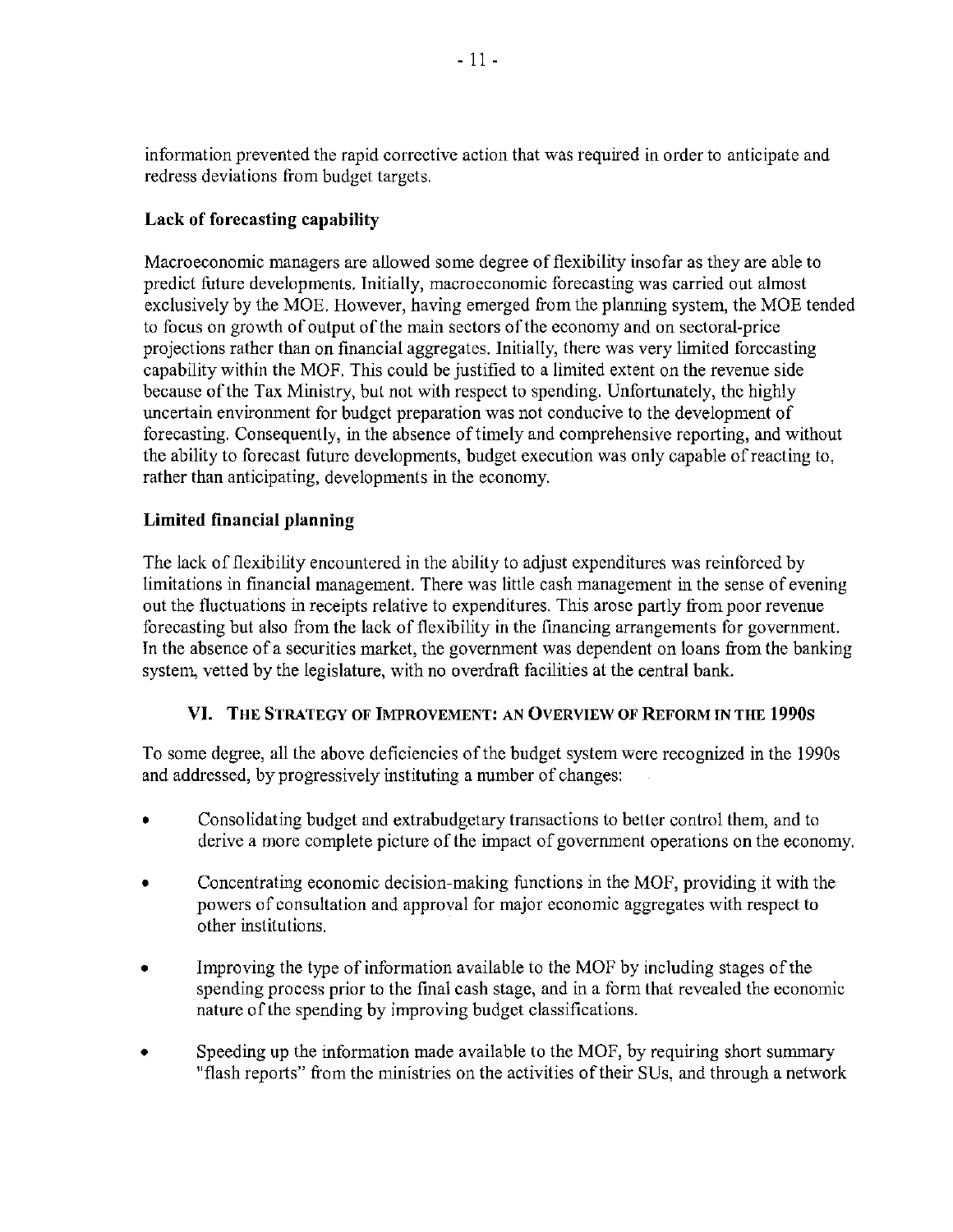of treasury ol1ices developing a parallel reporting system, centralizing the accounting function within the MOF.

- Establishing a department in the MOF responsible for forecasting and analysis of macroeconomic and fiscal developments.
- Integrating this forecasting function with cash management operations within the MOF to better plan the financing of government.

While recognizing that complete reform is in any of the above areas, there were two supporting areas which did much to consolidate the progress that was made. These changes—perhaps the most important—were in the legal and institutional framework governing the budget system; namely: the adoption of an organic budget law, and the separation of budget preparation and execution within the MOF by establishing a Treasury Department.

#### A new organic budget law

Budget legislation was reviewed, and modeling this on OECD lines, an organic budget law, or "Budget Code," based on market-based principles, was adopted. Whereas it was inevitable that short-run considerations dominated the public expenditure management objectives of the Russian MOF and made it essential to design more effective mechanisms to facilitate short-run fiscal adjustments, at the same time longer-run implications of short-term measures could not be neglectcd. The Russian authorities did not lose sight of the fact that over the medium term it would also be necessary to develop and implement a budget management system compatible with a market-based economic system. Therefore, from 1995, work commenced on a new Budget Code (organic budget system law) that would resolve these medium-term problems. Reorienting the budget system in this way required finding sustainable medium-term solutions to the systemic problems previously identified.

#### Establishment of a treasury system

The MOF restructured its functions separating budget preparation from budget execution and gave a newly created treasury department responsibility for the latter. Apart from changing the legal framework, to accommodate reforms in budget procedures throughout the 1990s, adjustments to the institutional arrangements for budget management also took place. Most important of these was the creation of a Federal Treasury Department in the MOF in 1994, charged with the execution of the budget, and with government accounting and general cash management operations for the government. Debt management, however, continued to be handled by other MOF departments, in a somewhat fragmented way. At first, the chief priority in developing a treasury system was the establishment of a branch network throughout the Federation to replicate the work that was previously undertaken by the BOR network. Much resistance initially came from the line ministries, who opposed entering the treasury system, and also from the BOR, who often did not cooperate with Federal Treasury (FT) initiatives. The turning point came in 1998, with the Presidential Decree on the Treasury's Development, which for the first time gave a definitive view of the FT as the main controller of budget execution in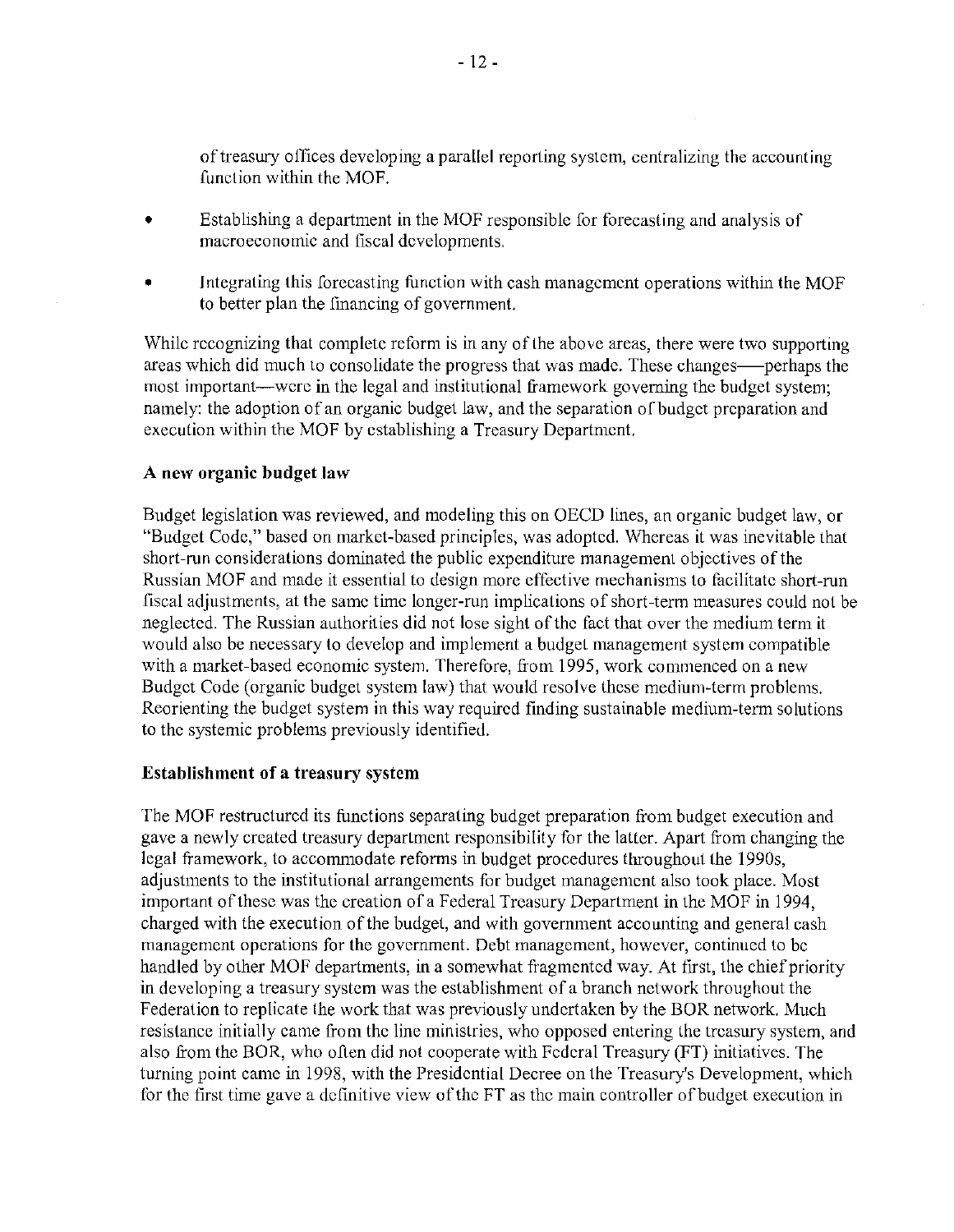the federation and the custodian of the government's cash resources. By the end of the decade, the FT system had over 2000 branch offices nationwide and an estimated 48,000 employees.

Broadly, a strategy of budget system reform emerged in 1990s that would tackle the main weaknesses in the budget system. Generally, the main elements of this reform process have focused on:

#### *• More realistic budget estimates*

This was principally carried out by developing capacity for macroeconomic planning, to provide a more realistic framework for the budget; by improving budget classifications; and by moving away from physical planning concepts when preparing budgets in agencies.

*• Greater control over the payment process* 

This was accomplished by better reporting on the different stages of spending, on commitments as well as cash, increasing the coverage of the budget and expanding the scope of fiscal reporting.

#### *• Restructuring the accounting system jor management purposes*

This involved moving central accounting out of the banking system into the MOF, developing a treasury ledger system, and reorienting the accounting away from the emphasis on compliance and final accounts, to provide management information on the in-year progress of budget **execution.** 

#### *• Developingfinancial management and planningfunctions*

This concentrated on better and more detailed financing plans, continuously updated in the MOF, based on more timely reports from budget institutions, alongside a better use of cash by consolidating government bank accounts to move to a single main account at the central bank.

These elements are described in more detail in Tables 1-4 below.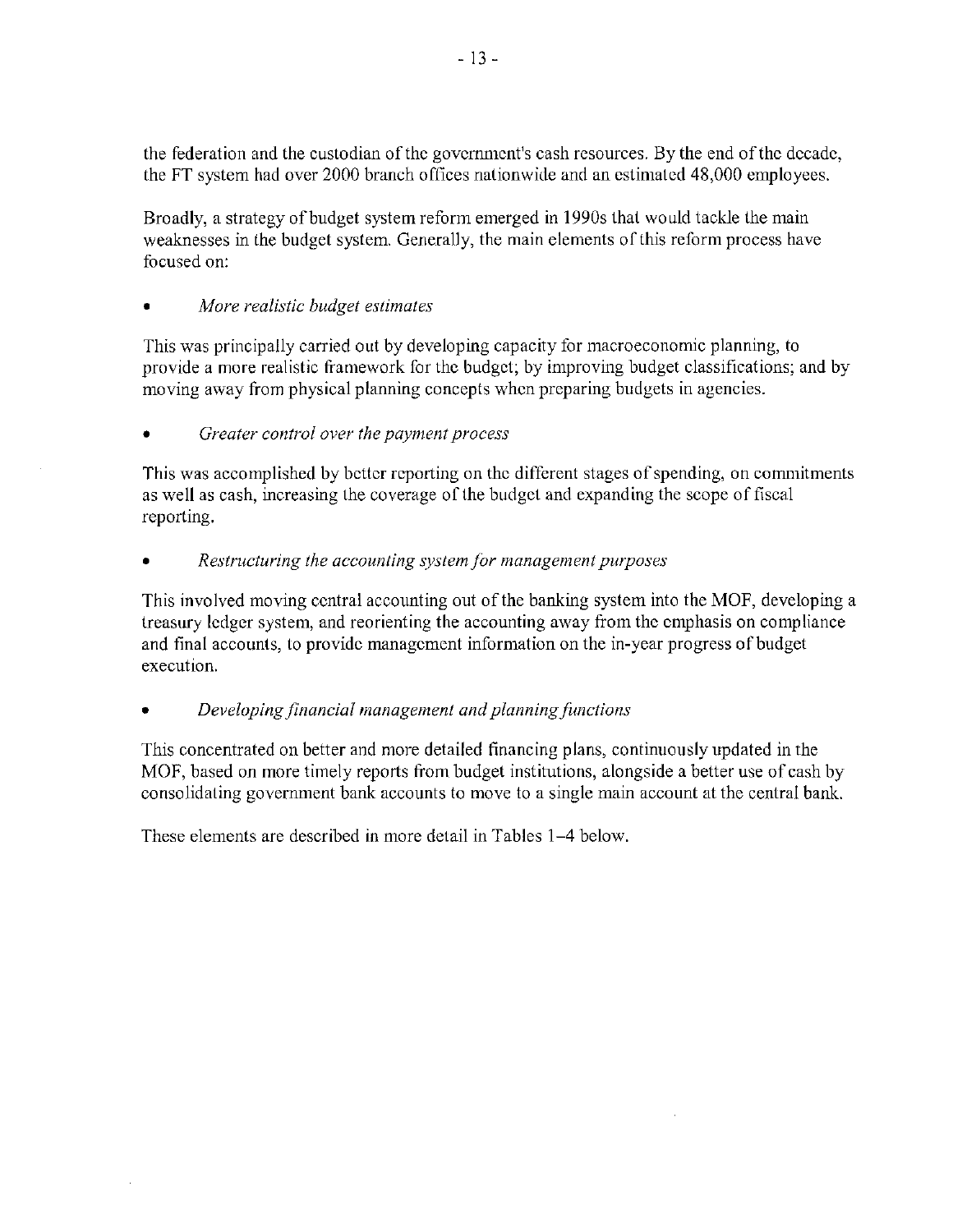<span id="page-15-0"></span>

| Problem                                                                                                                                                                                                                                                             | Solution                                                                                                                                                                                                                                                                                                                                                                           | Progress in the 1990s                                                                                                                                                                                                                                                                               |
|---------------------------------------------------------------------------------------------------------------------------------------------------------------------------------------------------------------------------------------------------------------------|------------------------------------------------------------------------------------------------------------------------------------------------------------------------------------------------------------------------------------------------------------------------------------------------------------------------------------------------------------------------------------|-----------------------------------------------------------------------------------------------------------------------------------------------------------------------------------------------------------------------------------------------------------------------------------------------------|
| 1. A lack of an <i>overall</i><br>macroeconomic framework for the<br>budget by which to set fiscal<br>targets and provide the<br>macroeconomic parameters on<br>which to base budget estimates at<br>the ministry level.                                            | Develop within the MOF the<br>technical capability to monitor and<br>forecast macroeconomic<br>developments, determine<br>consistent fiscal targets, and<br>facilitate the construction of budget<br>estimates based on these targets.                                                                                                                                             | The MOF established a<br>Macroeconomic Department that<br>worked closely with outside<br>research institutions and the IMF in<br>establishing the macroeconomic<br>framework in which fiscal policy<br>and the budget could be framed.                                                              |
| 2. The classification of<br>expenditures, inherited from the<br>previous planning environment,<br>was not economically meaningful<br>in an increasingly market-based<br>economy and hence not relevant as<br>a basis for fiscal policy.                             | Adopt a classification system more<br>suited to a market economy,<br>allowing a better analysis of the<br>economic content of spending, and<br>hence a better indication of the<br>budget's impact on the economy.                                                                                                                                                                 | Progressively, changes were made<br>in the economic classification of<br>the budget to remove functional<br>elements and to move the system to<br>one more compatible with<br>international standards (e.g., GFS).<br>Although a few anomalies remain,<br>progress has been marked in this<br>area. |
| 3. Budget preparation at the<br>spending-agency level was based<br>on rigid use of physical norms,<br>based on line items rather than<br>activities and programs, and there<br>is a general absence of economic<br>analysis of alternative resource<br>allocations. | Switch budget preparation from<br>line itemization to an<br>activity/program structure. Adopt<br>market-based techniques of cost<br>benefit and cost effectiveness, to be<br>applied to activities and projects,<br>that will provide more realistic<br>costing of alternatives as a basis for<br>identifying unproductive spending<br>and deciding on efficient cutback<br>plans. | Unfortunately, the functional<br>classification system still lacks<br>clearly defined activities/programs<br>as its base, and still bears the stamp<br>of the inherited soviet system.                                                                                                              |

#### [Table 1. More Realistic Budget Estimates](#page-3-2)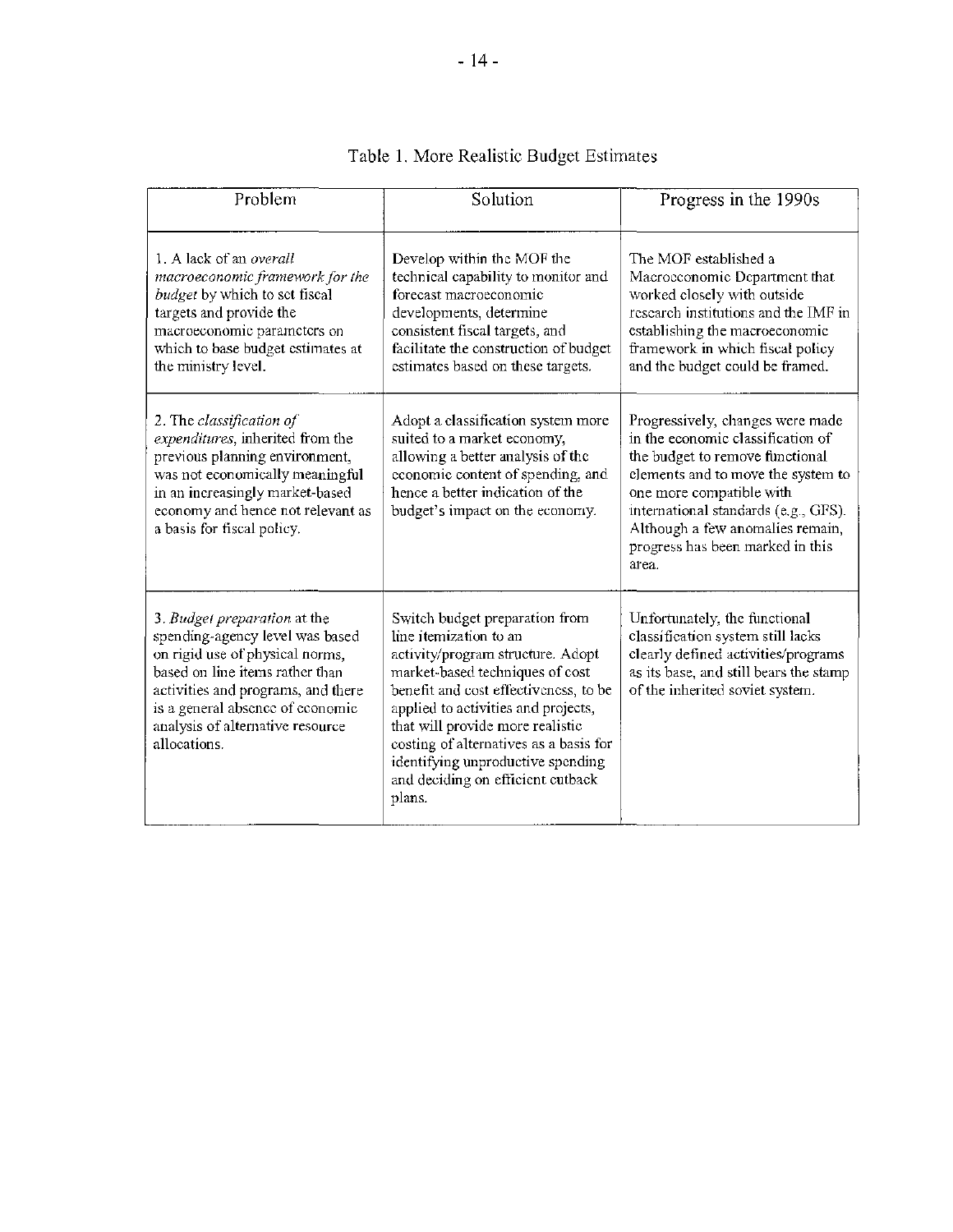<span id="page-16-0"></span>

| Problem                                                                                                                                                                                                                                                                                                                                                   | Solution                                                                                                                                                                                                                                                                                                                   | Progress in the 1990s                                                                                                                                                                                                                                                                                                                                                                                                                                                                                                                                                                                                                                                                                                                                                                                                                                                                                                    |
|-----------------------------------------------------------------------------------------------------------------------------------------------------------------------------------------------------------------------------------------------------------------------------------------------------------------------------------------------------------|----------------------------------------------------------------------------------------------------------------------------------------------------------------------------------------------------------------------------------------------------------------------------------------------------------------------------|--------------------------------------------------------------------------------------------------------------------------------------------------------------------------------------------------------------------------------------------------------------------------------------------------------------------------------------------------------------------------------------------------------------------------------------------------------------------------------------------------------------------------------------------------------------------------------------------------------------------------------------------------------------------------------------------------------------------------------------------------------------------------------------------------------------------------------------------------------------------------------------------------------------------------|
| 1. Controls focused on credit releases<br>which created problems in ensuring<br>the overall spending limits are not<br>breached in a situation of continual<br>cutbacks, and, without concurrent<br>changes in commitments this caused<br>considerable inefficiencies and<br>disruptions in the spending ministrics,<br>manifested in government arrears. | Record and report all stages<br>of the payment process so<br>that limits can be set on<br>commitments as well as eash.                                                                                                                                                                                                     | During the 1990s the need for commitment<br>control was established, and in 1999 a<br>limited system of commitment registering<br>was introduced. However, the system is not<br>comprehensive and has not moved to the<br>next stage of control, and commitments are<br>not yet reflected in treasury accounting.                                                                                                                                                                                                                                                                                                                                                                                                                                                                                                                                                                                                        |
| 2. Large components of fiscal<br>operations were left out of fiscal<br>decision making, being carried out by<br>extrabudgetary funds, quasi-fiscal<br>operations through the banking<br>system, and a substantial local<br>government sector.                                                                                                             | Bring the extrabudgetary<br>accounts into the MOF's<br>financial management<br>system, register all lending in<br>the system. Since an<br>increasingly large component<br>of government activity was<br>devoted to lower levels of<br>government, these were<br>encouraged to register their<br>operations in this system. | Throughout the 1990s, the control problems<br>caused by extrabudgetary funds (EBFs)<br>were recognized. EBFs, as special funds,<br>were reduced in number so that by the 1999<br>budget there were only five. Of course, there<br>remain numerous off-budget accounts of<br>budget institutions. Direct lending through<br>the banks was largely discontinued-at least<br>at the federal level. Attempts were made to<br>exert more control over regional finances-<br>particularly in those oblasts dependent on<br>transfers from the federal government. In<br>1999, of the total of 87 regional budgets, 53<br>had their revenues serviced by the federal<br>Treasury and only 17 had separate<br>categories of expenditure transacted through<br>the treasury. In comparison, out of almost<br>11,000 local governments 31 had their<br>entire revenues and expenditures transacted<br>through the treasury system. |
| 3. Using the banks to receive revenues<br>without parallel development of an<br>adequate reporting system from the<br>tax administration slowed the process<br>of crediting receipts to government,<br>and added to cash balances in the<br>system.                                                                                                       | Introduce a parallel system of<br>reporting from the tax<br>administration, and move tax<br>sharing from the banks to the<br>MOF.                                                                                                                                                                                          | Tax receipts reports were sent to the tax<br>administration but since the federal<br>Treasury is in charge of tax sharing, the<br>reports were first received there and then<br>passed to the tax administration. In the<br>Moscow oblast, tax payers still fill in<br>separate tax returns to different levels of<br>government, bypassing the treasury tax<br>sharing and creating the need for parallel<br>databases on taxpayers.                                                                                                                                                                                                                                                                                                                                                                                                                                                                                    |

#### [Table 2. Control Over the Payment Process](#page-3-1)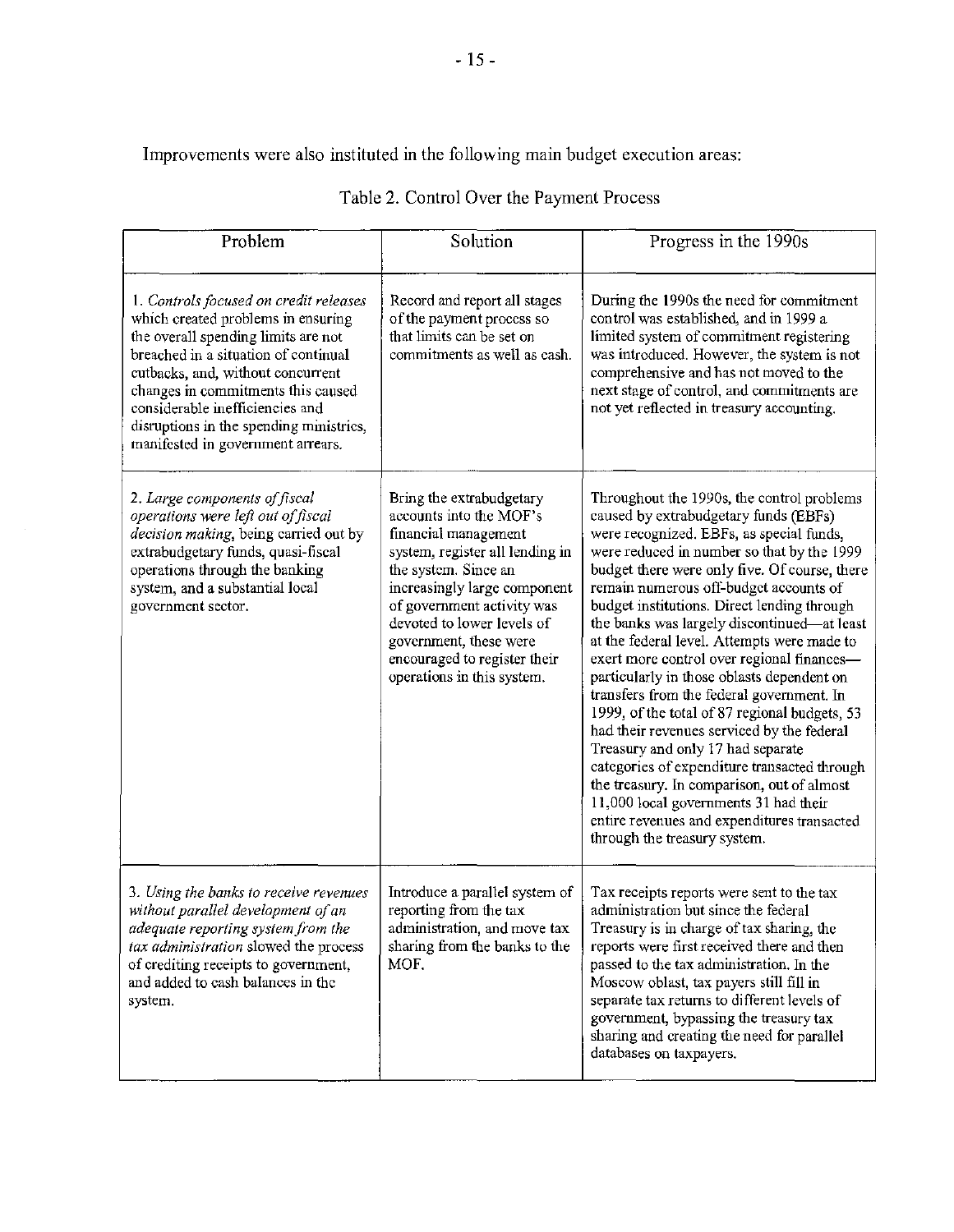<span id="page-17-0"></span>

| Problem                                                                                                                                                                                                                                                                                            | Solution                                                                                                                                                                                                                                                                                                                                                                                                                                                                  | Progress in the 1990s                                                                                                                                                                                                                                                                      |
|----------------------------------------------------------------------------------------------------------------------------------------------------------------------------------------------------------------------------------------------------------------------------------------------------|---------------------------------------------------------------------------------------------------------------------------------------------------------------------------------------------------------------------------------------------------------------------------------------------------------------------------------------------------------------------------------------------------------------------------------------------------------------------------|--------------------------------------------------------------------------------------------------------------------------------------------------------------------------------------------------------------------------------------------------------------------------------------------|
| 1. Government accounting was<br>largely in the hands of the<br>banking system, operating<br>through the branch network of<br>the former BOR, providing the<br>MOF with incomplete<br>information and only at the last<br>stage of the spending process.                                            | Move the accounting of<br>government transactions out<br>of the banking system into<br>the MOF to speed up and<br>improve the quality of<br>information at the disposal<br>of the MOF for policy<br>decisions. This will be<br>accomplished by developing<br>a ledger system in the MOF<br>as a central register to<br>maintain government<br>accounts on a current basis<br>on all stages of<br>expenditure-commitments,<br>verifications, and payment<br>orders issued. | The Federal Treasury has assumed the role<br>as the government accountant and has<br>developed a ledger system to record<br>government transactions on a cash basis.<br>There remains a need to restructure the<br>accounting system and the chart of accounts<br>on which it is based.    |
| 2. The accounting system was<br>based on a budget classification<br>system inherited from the<br>planning system, which will<br>become increasingly irrelevant in<br>a market-based economy for<br>analysis and policy purposes.                                                                   | Develop an accounting plan<br>based on a budget<br>classification system that<br>allows greater scope for<br>economic analysis.                                                                                                                                                                                                                                                                                                                                           | Classifications have been adapted and<br>accounting has changed, but much work<br>remains to be completed in this area.                                                                                                                                                                    |
| 3. Reporting from the ministries<br>to the MOF was inadequate-<br>timely reports were overly<br>aggregative, and only in cash and<br>not commitment terms; detailed<br>reports existed but were obtained<br>with considerable time lags that<br>negated their value for fiscal<br>policy purposes. | Develop timely reporting of<br>all stages of spending from<br>commitments to cash, as a<br>basis of controlling<br>spending limits both at the<br>commitment and cash<br>stages-the former forcing<br>consideration of adjustments<br>in policies.                                                                                                                                                                                                                        | "Flash reports" were developed, but<br>reporting continued to be geared to<br>compliance—i.e., generating reports in great<br>detail but with substantial time lags. Special<br>reports on arrears, and then commitments,<br>were only partially covered toward the end<br>of this period. |

#### Table 3. Restructure the Accounting System to Form the Basis of a Financial Information System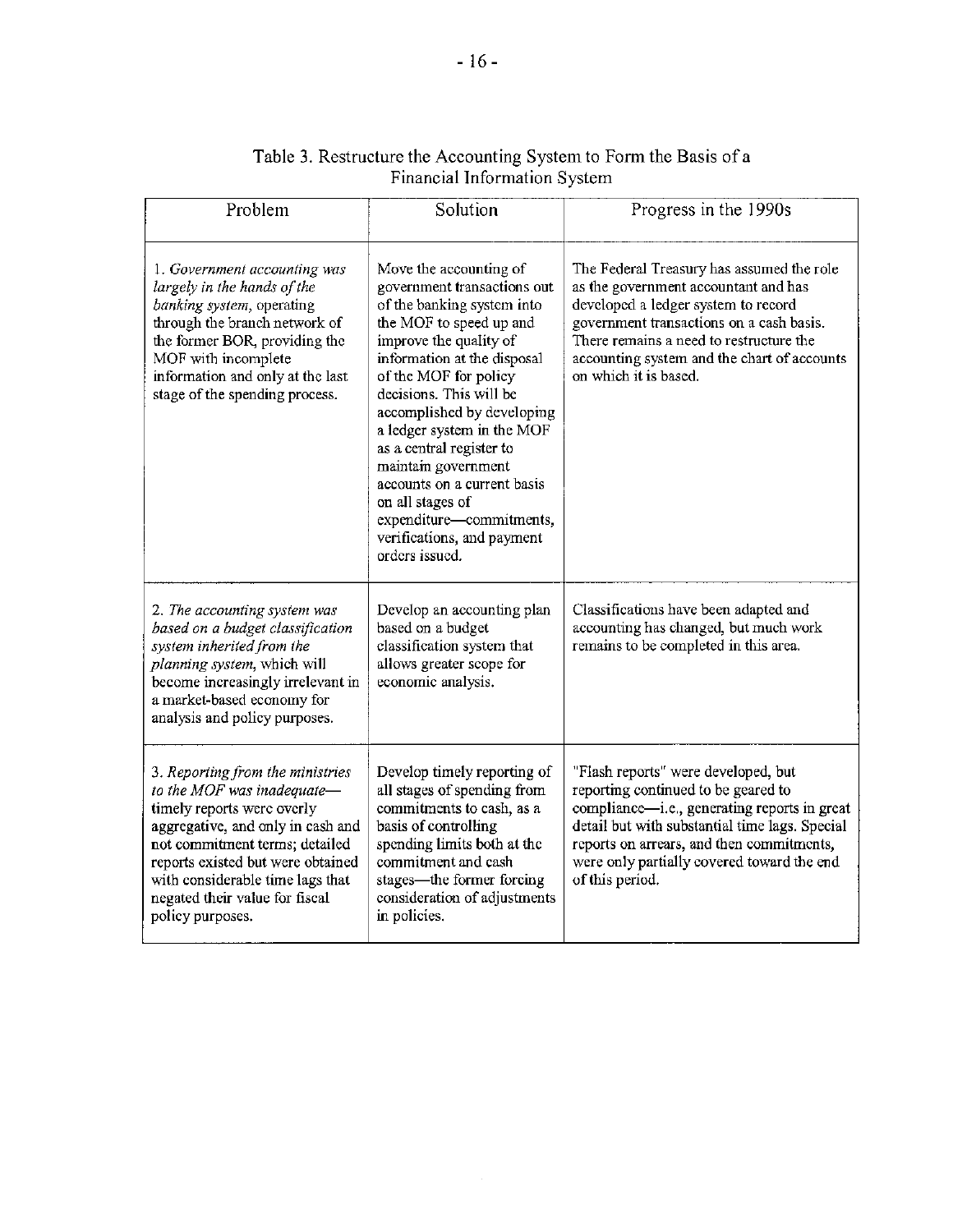<span id="page-18-0"></span>

| Problem                                                                                                                                                                                                                                                                                                          | Solution                                                                                                                                                                                                                                                                                                                                                                                                                                             | Progress in the 1990s                                                                                                                                                                                                                                                                                                                                                                                                                                                                                                                                                        |
|------------------------------------------------------------------------------------------------------------------------------------------------------------------------------------------------------------------------------------------------------------------------------------------------------------------|------------------------------------------------------------------------------------------------------------------------------------------------------------------------------------------------------------------------------------------------------------------------------------------------------------------------------------------------------------------------------------------------------------------------------------------------------|------------------------------------------------------------------------------------------------------------------------------------------------------------------------------------------------------------------------------------------------------------------------------------------------------------------------------------------------------------------------------------------------------------------------------------------------------------------------------------------------------------------------------------------------------------------------------|
| 1. There was little analysis of<br>overall economic developments,<br>with which to guide the<br>direction and timing of budget<br>execution. Paralleling this,<br>there was little analysis of the<br>impact of budget aggregates on<br>the economy and overall<br>liquidity.<br>2. There was little forecasting | Prepare a detailed financing plan,<br>including major budget aggregates<br>and financing flows. This would<br>be updated regularly by the MOF<br>on a rolling basis, depending on<br>forecasts of key macroeconomic<br>parameters and would be<br>consistent with monetary and<br>external developments.<br>The more timely provision of                                                                                                             | Financial plans are prepared at the beginning<br>of each budget cycle, but there are doubts as<br>to their quality and there is little adaptation of<br>these plans to economic circumstances and on<br>a rolling basis-at least only for the<br>immediate week and at most a month ahead.<br>Financial planning has remained short-run<br>and reactive rather than proactive.<br>Forecasting techniques have been developed,                                                                                                                                                |
| of cash inflows and outflows to<br>the government that would<br>allow a less abrupt curtailment<br>of spending and achieve the<br>more orderly programming of<br>government financing.                                                                                                                           | information provided by the MOF<br>financial management system on<br>present cash position of the<br>government would form the basis<br>for detailed cash flow forecasting,<br>the setting of spending limits, and<br>the programming of financing.                                                                                                                                                                                                  | but are primitive and not fully integrated to<br>cash programming needs.                                                                                                                                                                                                                                                                                                                                                                                                                                                                                                     |
| 3. Financing arrangements did<br>not allow flexibility in the<br>government operations, and did<br>not coordinate the<br>government's financial needs<br>with those of the central bank's<br>needs to control liquidity in the<br>economy.                                                                       | Within the framework of the<br>financial plan the MOF would<br>undertake day-to-day financing<br>operations, in cooperation with<br>the National Bank, and in the<br>context of an outstanding line of<br>credit.                                                                                                                                                                                                                                    | The Debt and Securities Department of the<br>MOF does cooperate with the BOR in<br>decisions regarding the issue of government<br>debt, however, this has not worked smoothly<br>in the past.                                                                                                                                                                                                                                                                                                                                                                                |
| 4. Multiple accounts for both<br>revenues and expenditures in<br>the banking system slowed<br>down cash transmittal and led<br>to uncconomic accumulation of<br>credit balances, and in some<br>cases cash balances, on which<br>the MOF was charged interest.                                                   | Switch all bank accounts to<br>accounts within the MOF, and<br>consolidate all banking<br>transactions in one MOF account<br>at the central bank. In this way, if<br>any unused credit balances exist,<br>they will be at the disposal of the<br>MOF to reduce its overdraft with<br>the BOR, and not the banking<br>system. The use of a single<br>account at the BOR, which will<br>improve cash management and<br>financial operations generally. | The principle of a consolidated treasury single<br>account (TSA) has been accepted, and the<br>bank accounts of all budget institutions<br>covered by the treasury system have been<br>closed, allowing a consolidation of cash<br>balances. Because of weaknesses of the<br>banking system it has not been possible to<br>operate treasury regional accounts as transit<br>accounts, on a zero balance principle, and at<br>the same time many budget institutions are<br>outside the Treasury and numerous others<br>maintain nonbudget accounts in the banking<br>system. |
| 5. Lack of eash forecasting<br>precluded financial planning<br>and led to short-term reactions<br>to satisfying government<br>financing needs that added to<br>the cost and created difficulties<br>for the BOR's conduct of<br>monetary policy.                                                                 | Develop cash forecasting, to aid<br>in the planning of financing<br>operations and, in particular,<br>maintain debt registers so as to be<br>able to project debt service<br>obligations.                                                                                                                                                                                                                                                            | Debt registers are maintained by the Debt and<br>Securities Department of the MOF, and<br>projections of debt service obligations are<br>available in a timely manner. This work is not<br>yet fully integrated into government financial<br>planning.                                                                                                                                                                                                                                                                                                                       |
| 6. The lack of flexibility in<br>adjusting to the cash position of<br>government was aggravated by<br>the lack of suitable financing<br>instruments.                                                                                                                                                             | Regularize the government's<br>credit line from the central bank<br>on more market-related terms, up<br>to some specified limit, and in the<br>medium term develop a market in<br>government debt.                                                                                                                                                                                                                                                   | Given the history of failure to meet its<br>obligations, the lack of confidence has<br>hindered the development of a market in<br>government debt.                                                                                                                                                                                                                                                                                                                                                                                                                           |

 $\sim$ 

#### [Table 4. Develop Financial Management and Planning Functions](#page-3-0) (based on a Treasury Single Account)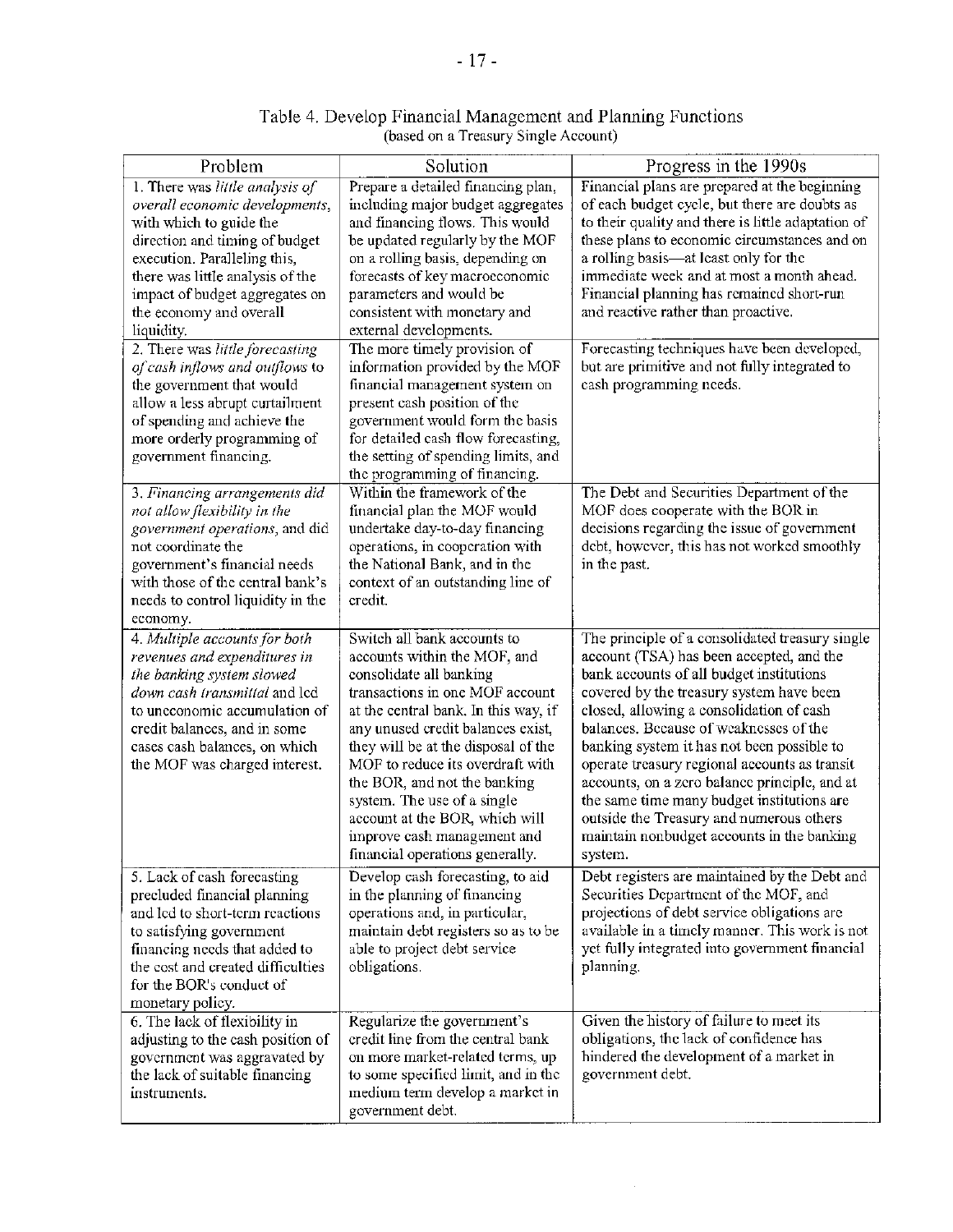#### VII. THE REMAINING AREAS FOR REFORM

<span id="page-19-0"></span>There are many constraints on the full implementation of the Budget Code, which will have to be removed. First among these is the need to better align resources with budget commitments to make the budget a more realistic expenditure plan. To do so will require a fundamental review of the role of government in the Russian Federation and obtaining a more realistic appreciation of the size of core government activities that can be financed from the present tax base. Addressing these issues requires a high degree of political commitment and a concentrated effort by the central agencies of government. This most fundamental structural issue lies more in the domain of budget policy rather than techniques of budget management. However, the failure to address this fundamental issue will have adverse impacts on other improvements to the budget process, and the ability to fully implement the Budget Code. It is apparent that this had been recognized and in 2001 the authorities began a systematic review of budget programs.

#### The need for a fundamental review of government operations

The 1990s was characterized by basic imbalances between budget commitments and available resources to fund them. Partly this arose from the fact that the budget represented an incomplete list of commitments since it did not fully include the liabilities of the government arising from entitlements from other legislation. In Russia these entitlements are prolific, covering almost all spheres of life. While it must be agreed that the quantification of these entitlements is difficult, and that any attempt to limit these provisions is not easy, a beginning has been made to assess their size and develop a strategy to rationalize them. Perhaps more important, in the past there has been a continual failure to face decisions on what should be the core role of government-to identify what constitutes government services and what does not—meant that no explicit policy decisions were taken on non-essential services to be scaled back or eliminated,

Without such a fundamental review of the structure of government operations, unrealistic budgeting has been the rule. Insufficient revenues to meet all budget needs resulted in continuous forced expenditure sequestration and a lack of efficient controls over budgetary commitments, forcing fiscal adjustment from the federal to lower levels of government, and creating a large gray sector within government that largely went unrecorded and escaped regular budgetary controls, These included: payments in kind transacted at nonmarket clearing prices that represented a hidden subsidy to nonviable enterprises and perpetuated soft budget constraints; tax expenditures that were unreported but pervasive, constituting significant indirect subsidies to large enterprises that were not reflected in the budget (so-called "quasi-fiscal operations"); tax offsets against government arrears represented a substantial loss for budget recipients and implicit subsidy to providers owing to higher prices on arrears and discounts on tax payments; and expenditure arrears have been endemic in key sectors, such as energy and military procurement, where bills were settled in kind or by noncash means, and aggravated these other problems,

Slowly, there has been a realization that all of these ad hoc solutions not only reduced the transparency of the budget process, but also led to major inefficiencies in resource allocation,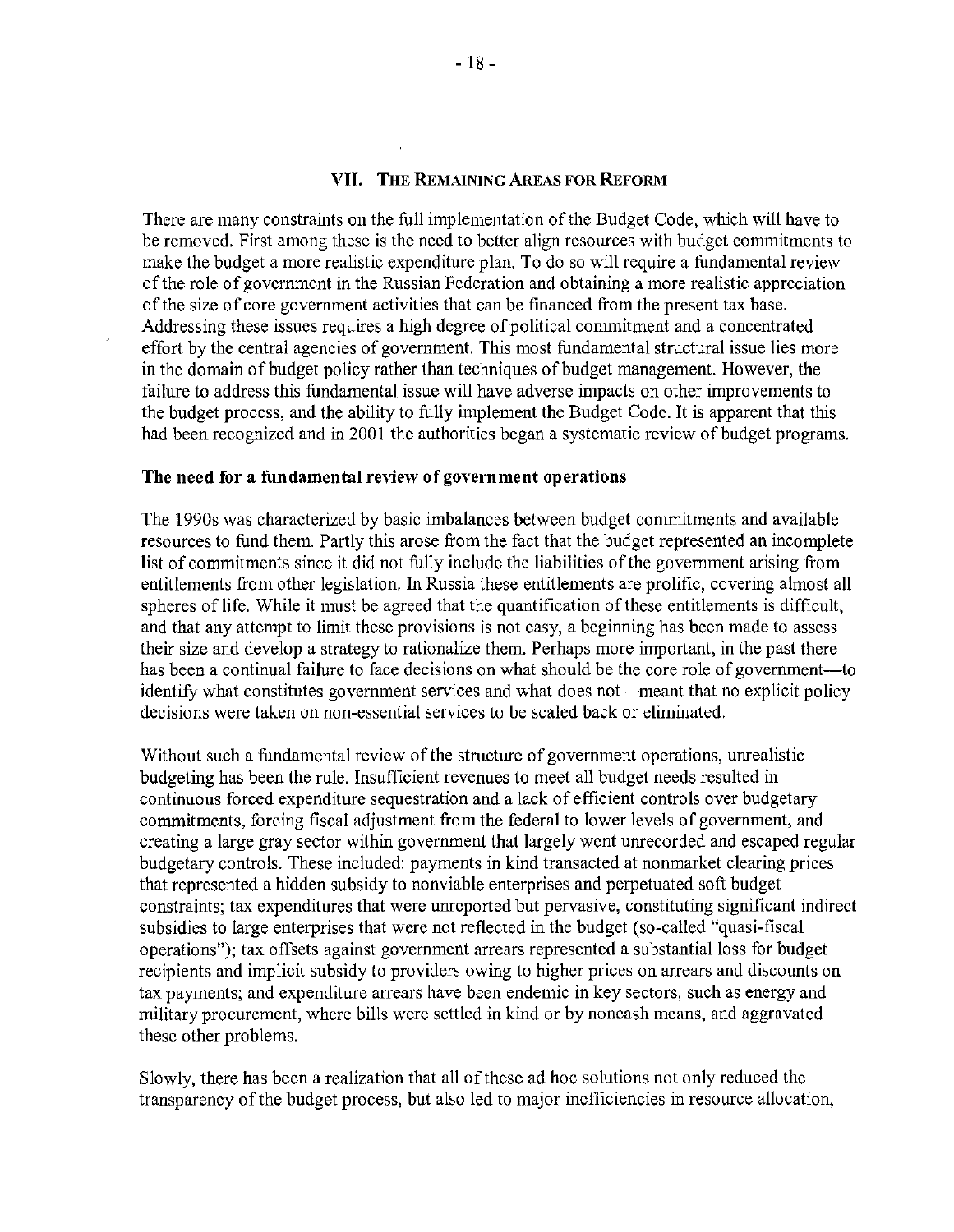and compounded the difficulty in redressing the fundamental problems of fiscal management. Moreover, they provided a profitable busincss for intermediaries (discounting and floating associated financial flows) and a huge source of rent seeking. As a result, large vested interests arose to defend these practices and may still reprcscnt an important barrier to future reform. From 2000, there was a noticcable change in policy, at least in some sectors, to challenge such vested interests.

#### The need to apply the Budget Code to all government operations

The main elements of the reform strategy, outlined in the previous section, have largely been incorporated in the new budget system law, the Budget Code, first implemented in the budgct of 2000. With the adoption of the Budgct Code, the reform of the Russian budget system took a significant step forward. This fundamental budget system law took four years to be passed by parliament and to be promulgated. Within thc law it is possible to detect some features inherited from the previous system, but for the most part the budget system specified in the law is based on principles and practices commonly found in OECD countries.<sup>8</sup> However, the passing of this law must be regarded as the beginning of the next phase in budget system reform rather than its final solution.

At present, large componcnts of government operations are not fully compliant with the Budget Code. There has been some progress, however, in its extension to a number of areas that in the past were outside its control—the MOD, extrabudgetary funds, and local budgets.

The largest exception to thc Budget Code's coverage has been the Ministry of Defense. The Russian defense establishment operated throughout the 1990s as an enclave that was independent of the rest of the budget and normal budget practices. This also is changing. The Budget Code is recognized as applying to all federal ministries, and there is a program to progressively execute the MOD budget through the federal treasury system. Similarly, extrabudgetary funds have been subject to more budget control. Byend-FY 1999, there were five major funds at the federal level—the Pension Fund, the Social Insurance Fund, the Fund for Mcdical Insurance, the Employment Fund, and the Road Fund-which were extrabudgetary. By Art. 7 of the FY 2001 budget, most EBFs were eliminated. The new government chart of accounts includes new heads of accounts for the three main EBFs—the Pension Fund, the Social Insurance Fund, and the Compulsory Medical Insurance Fund. Although technically inside the budget and under the FT, these funds have in the past used their own classification system and have followed their own accounting rules. This implies that the true integration of these funds will take some time to be technically consistent with, and fully intcgrated into, treasury accounting and rcporting.

<sup>8</sup> A critical appraisal of the Budget Code is contained **in J.** Diamond: "The New Russian Budget System: An Assessment and Future Reform Agenda," lMF, 2001 unpublished.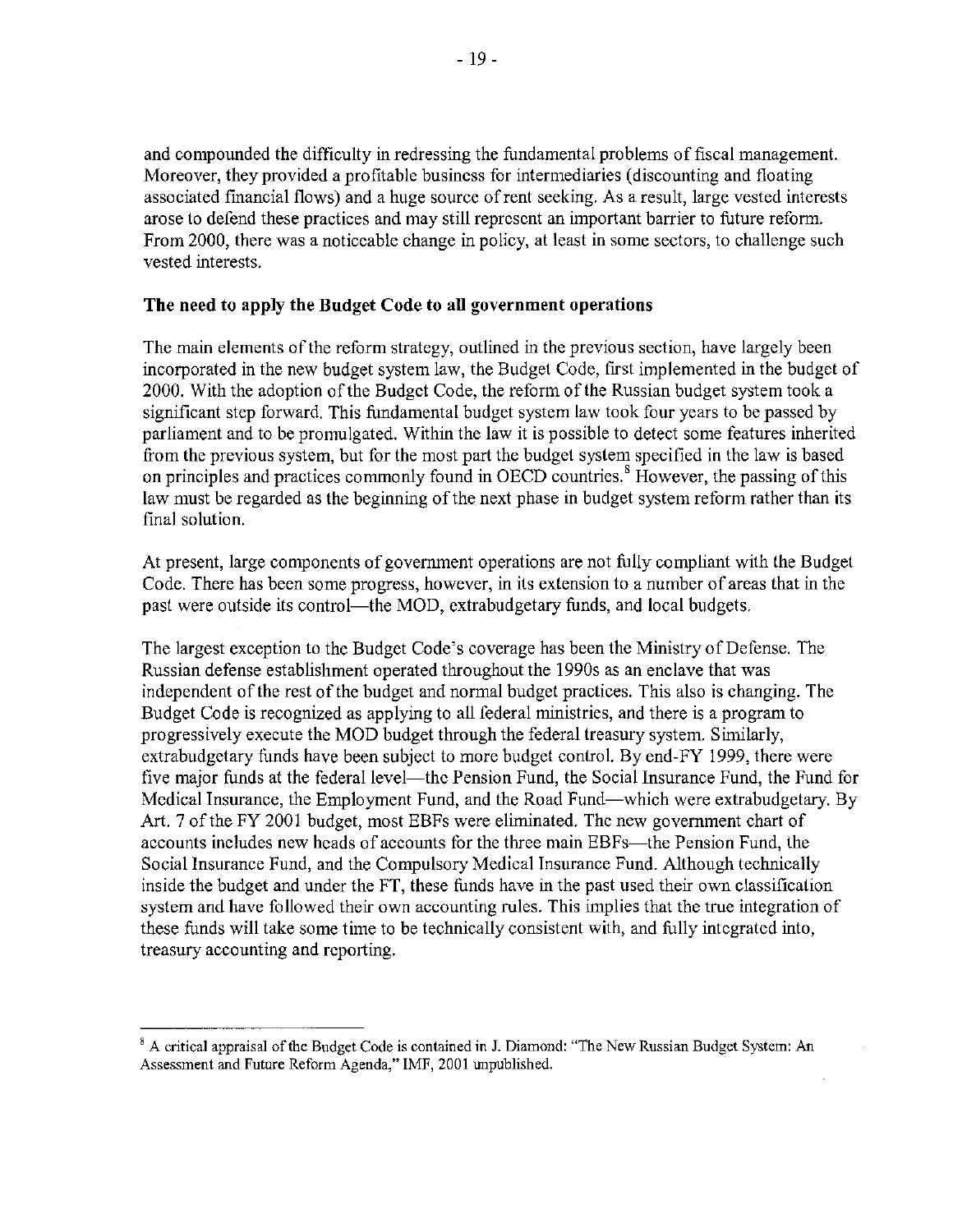The requirement on local governments to conform to the Budget Code, the imposition of a common budget classification system, and their own lack of expertise to do so, has meant that local governments have turned to the Federal Treasury to carry out budget execution functions for them. By entering the treasury system, they will be required to conform to other aspects of the Budgct Code. In theory, lower-level governments enter the **FT** only on a voluntary basis, although in practicc there is a current trend in government policy to extend more central control over the regions and hence greater pressure for them to enter the system. At the same time, given past arrears problems, suppliers (especially of utilities) have often insisted that the local government be in the system before they sign contracts. There are clear indications, therefore, that the **FT** will most likely have to expand its operations in respect to regional and local governments. Processing local revenues may not be too difficult, but processing lower-level expenditures is likely to prove problematic, perhaps straining the FI's administrative capacity.

#### **The need for further capacity building**

To fully implement the Budget Code and to increase its coverage will require a major effort **in**  capacity building, especially in developing the federal treasury system and in strengthening supporting functions such as internal and external audit.

There is a major effort currently underway to fully develop the federal treasury system. This focuses on four main elements. First, the enhancement of government accounting to bring it to international standards and to complete the development of a treasury ledger system that will record all stages of expenditure, from appropriation, through commitment, verification, and final cash payment. Second, the consolidation of all government cash resources through the creation of a treasury single account (TSA), to improve government cash management. This will involve completing the coverage of the treasury system, by inclusion of all security ministries, and the off-budget activities of budget institutions, closing the associated bank accounts and transierring them to ledger accounts in the treasury. Third, substantial improvement in the government financial management information system by developing a system of reports to support an improved central financial planning capacity within the MOF. Lastly, to fully computerize the treasury system network to implement these reforms and carry out this increased workload.

Russia has no tradition of audit, and this function remains weak. Russia inherited a control department in the MOF, which operated as an investigative rather than preventative institution carrying out special investigations on alleged irregularities and iraud. Overlaid on this traditional audit function Russia instituted an external audit institution, the Chamber of Accounts. **In** terms of internal financial control, there has been a move to refocus the work of this MOF central department, which has been renamed the Department for State Financial Control and Audit. However, the approach retains the concept of a central inspectorate, and also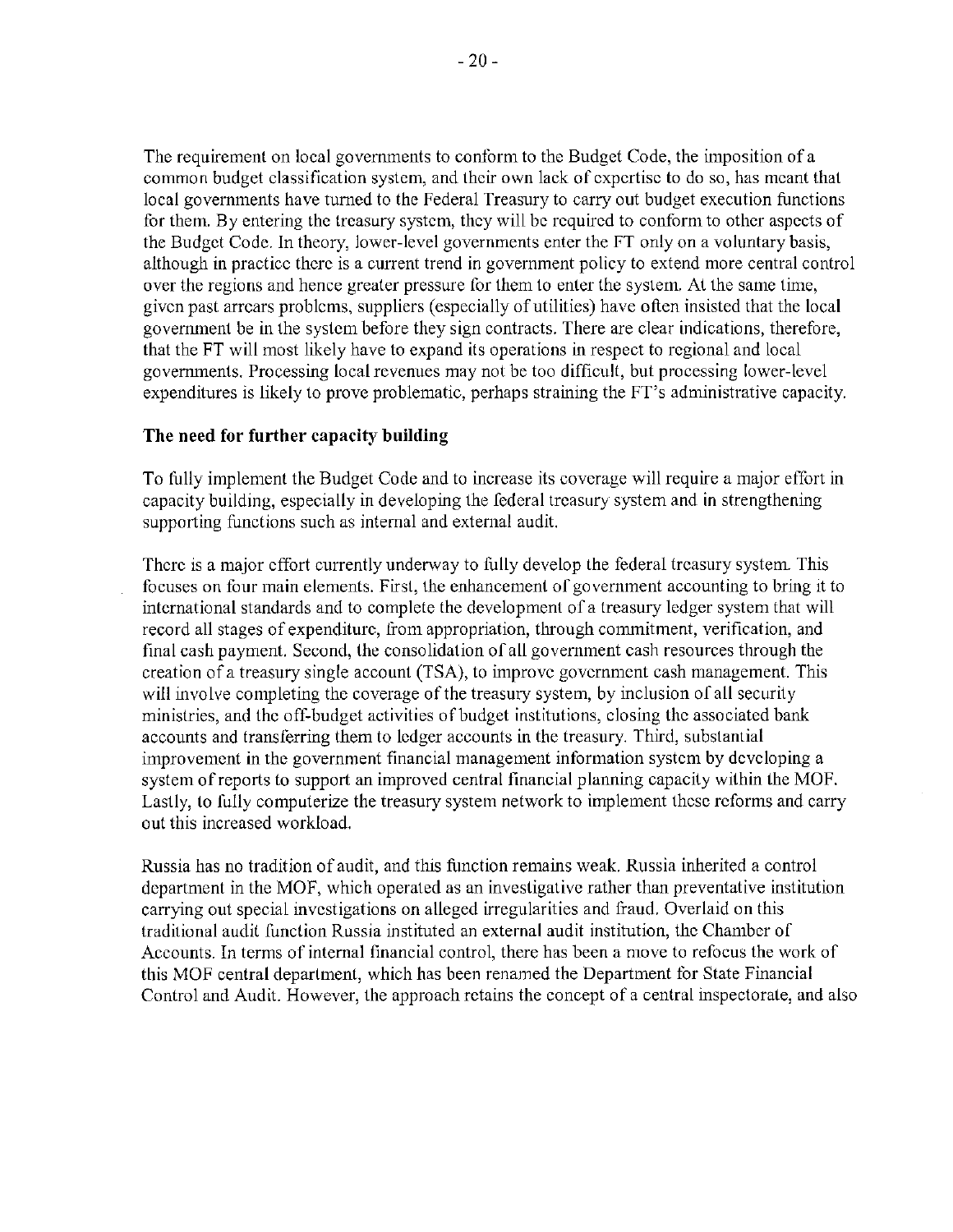<span id="page-22-0"></span>the emphasis on control and investigation of irregularities rather than the more accepted OECD concept of internal audit as an aid to agency budget management.<sup>9</sup>

To support a reform program in public expenditure managcment, it is essential to establish external chccks on budget performance. In this regard, the external audit function is critical. International experience suggests that this function is most effective when the supreme audit institution has genuine independence from the executive, with tinaely access to comprehensive budget execution data. While reporting to the legislaturc, it is able to pursue a systematic, indcpendently determined program of audit, with separate budgetary provision for any ad-hoc investigations required by the legislaturc; and, confines its role principally to ex-post audit, without compromise from any parallel engagement in the activities of budget formulation and **execution.** 

In Russia, the Chamber of Accounts has been hindered in carrying out this role owing to three main factors: (i) inadequate expenditure reporting and accounts preparation by the executivc; (ii) diversion from a systcmatic work program by the intervention of ad hoc investigations requested by the legislature; and (iii) dilution of its core responsibilities for ex post audit by other tasks such as advicc on budget formulation, intervention in budget execution, and an enforcement role with respect to implementation of audit fmdings and penalties. In the future, it will be necessary to address these issues and to technically reinforce the Chamber of Accounts with more suitably qualified staff, computerization, and a suitable training program.

#### **VIlf.** LESSONS FROM **THE** [RUSSIAN EXPERIENCE](#page-3-2)

The first lesson learned from the experience of Russia is that reforming budget systems takes time. It has taken almost a decade to adopt a legal framework for a markct-bascd system Evcn with this advancc, the Budget Code is not fully implemented and it is openly admitted that it will take time to ensure full adherence to the Code. The slow speed of reform reflects the fact that this institutional transformation is not just a technical matter. Apart from the need to ovcrcome capacity constraints, a more important brake on the process is the need to make fundamental policy choices.

Inevitably, it has taken time to recognize and accept some of the shifts in the internal balance of power implied by the move to a market-based budget system Many of these shifts are still in the process of being resolved. For cxample, the view of the state's role in economic activity is clearer but still not fully in line with a market-based system found in most OECD countries. The balance of power betwecn the legislature and the executive branch also has been clarified, but not fully settled. As noted, although less chaotic than was the case in the initial stages of the transition process, the balance between central and other levels of government is still evolving.

<sup>9</sup>**The role of internal audit in budget management is discussed more fully in J. Diamond,** 'The **Role of Internal**  Audit in Government Financial Management," IMF, 2001, unpublished.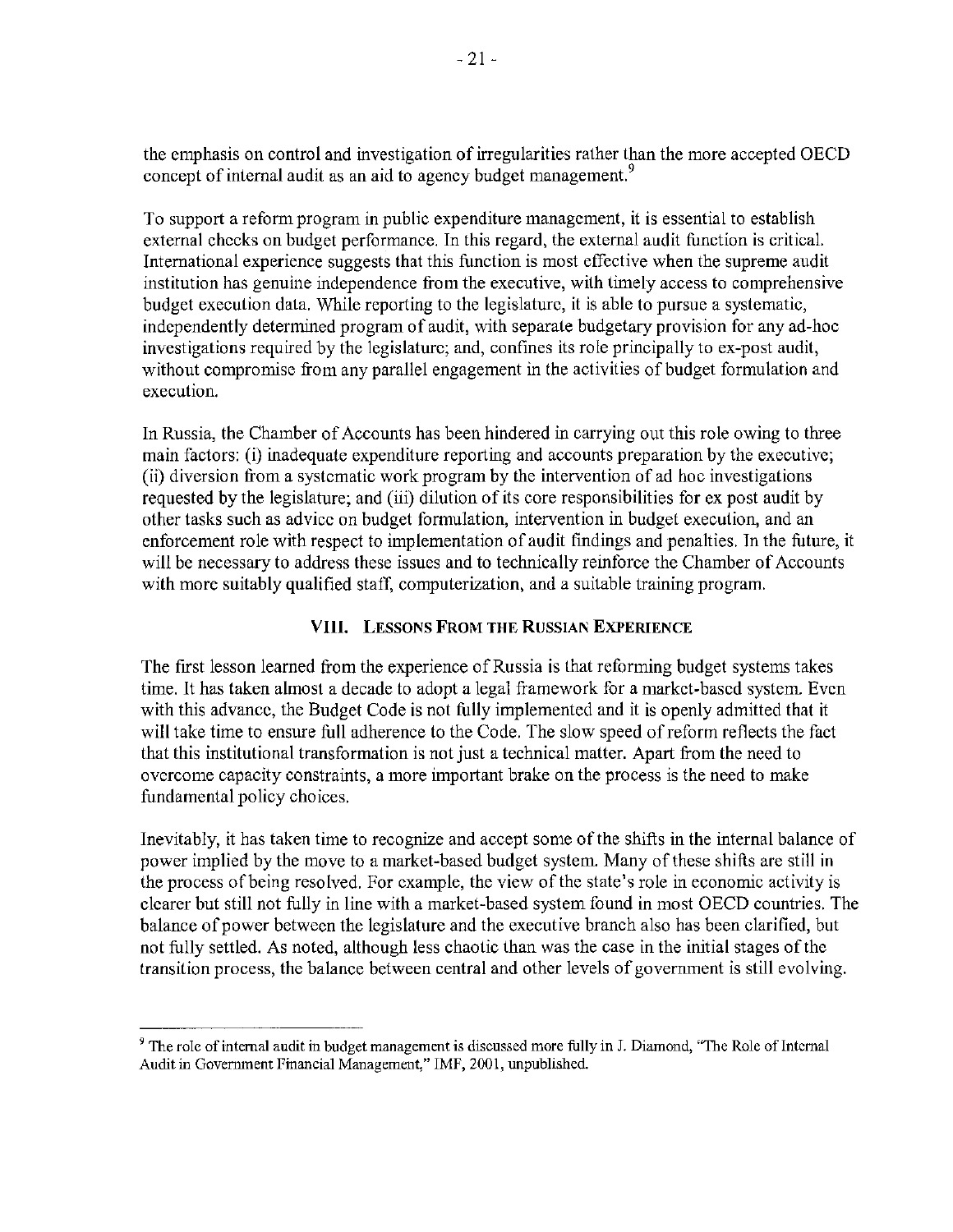Until these issues are resolved, the legal framework within which the budget must be managed *is* often ambiguous and somctimes contradictory.

With the adoption of the Budget Code, the paramount role of the MOF as the financial manager of the government has been confirmed. However, there still exist problems over the *division* of responsibilities between different departments of the MOF. For example, this paper has highlighted the problems that arise from the role of the Budget Department in the budget execution process, and there are limits on the role of the treasury as the government's cash manager when debt management *is* undertaken elsewhere. The rolc of external audit *in* the various stages of the budget process also still lacks clarity, although has not been a source of eonilict simply because of the lack of capacity ofthe Chamber of Audit to fully carry out *its*  mandate.

Accommodating these constraints has led to an imbalance in the reform process. As indicated, progress has been much faster in reforming budget execution than in budgct formulation. In budget execution, where there was a clear gap to be filled, and where there was no vested interest to overcome, progress was easier. For example, *with* the withdrawal ofthe BOR from treasury operations, there was little hindrance, and indeed an incentive, to set up an alternative system. This was reinforced by the fact that the treasury's operations were viewed more as a technical function, involving limited policy content. In contrast, reforming budget preparation has proved much more difficult. This involves replacing an already existing system, with its own vested interests, and *in* an area where policy decisions cannot be avoided. One of the most important of these policy issues revolves around who has the authority, and the scope of that authority, to make policy decisions *in* the budget area. In terms of the reform of the budget system, the result has been that further improvement in budget execution is increasingly being held back by poor budget preparation. Future reform requires that this imbalance be corrected.

Another cause of the slowness *in* reform has been the unstable economic situation faced by policymakers. Opinion is often divided over whether crisis stimulates and speeds up reform, by revealing deficiencies *in* the present system, or acts as a brake to taking decisive actions with a longer-run pay-off. In the case of Russia, the experience of institutional reforms, such as that examined in this paper, seem to lend more support to the latter argument. While the severe fiscal stress experienced by Russia after the breakup of the Soviet Union revealed the weakness ofthe budget system, it *is* doubtful that *it* acted as an immediate stimulant to reform. A learning period seemed to be required. There was clear tendency to first try to adapt the old system, to muddle through, and when this was demonstrably not possible, only then to attempt to refoml the system as a whole. Even now, after the adoption of the Budget Code, *in* many areas of the budget system there is a clear tendency, if only because of the need to overcome administrative capacity constraints, to adapt and to modify the system pieeemeallo bring *it* into line with the Code.

Undoubtedly, while crisis provided the incentive to reform, there is a certain tension *in* this relationship so that the degree of crisis is important—too much can be disruptive and counterproductive for reform. Certainly, the recent increase in the oil price, in eliminating fiscal stress, at least in the immediate term, has provided a window of opportunity for accelerating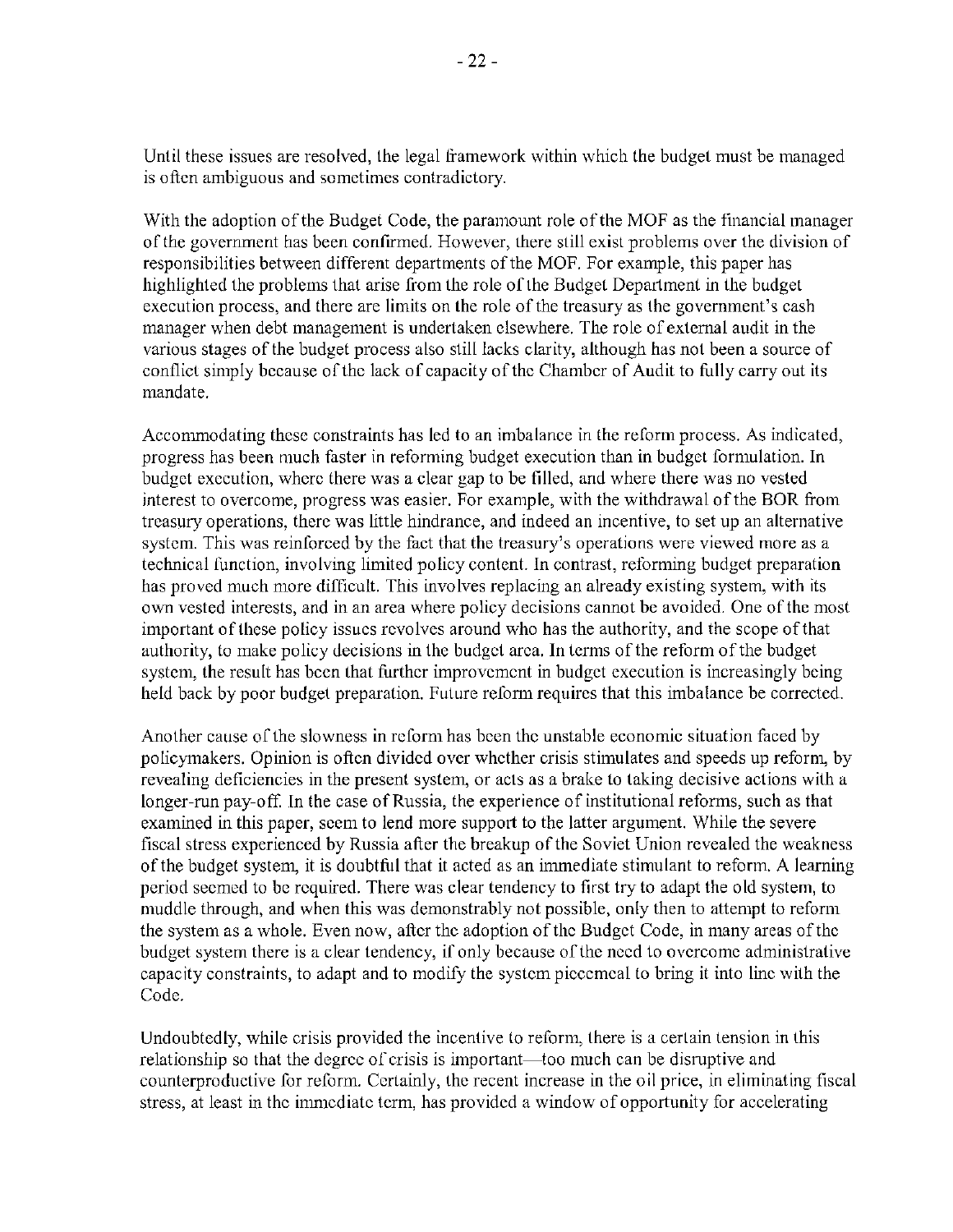reform in this area, Whether this opportunity will be seized, or whether it will be squandered in maintaining budget inefficiencies, is an open question for future budget system reform in Russia,

 $\sim$ 

 $\sim 10^7$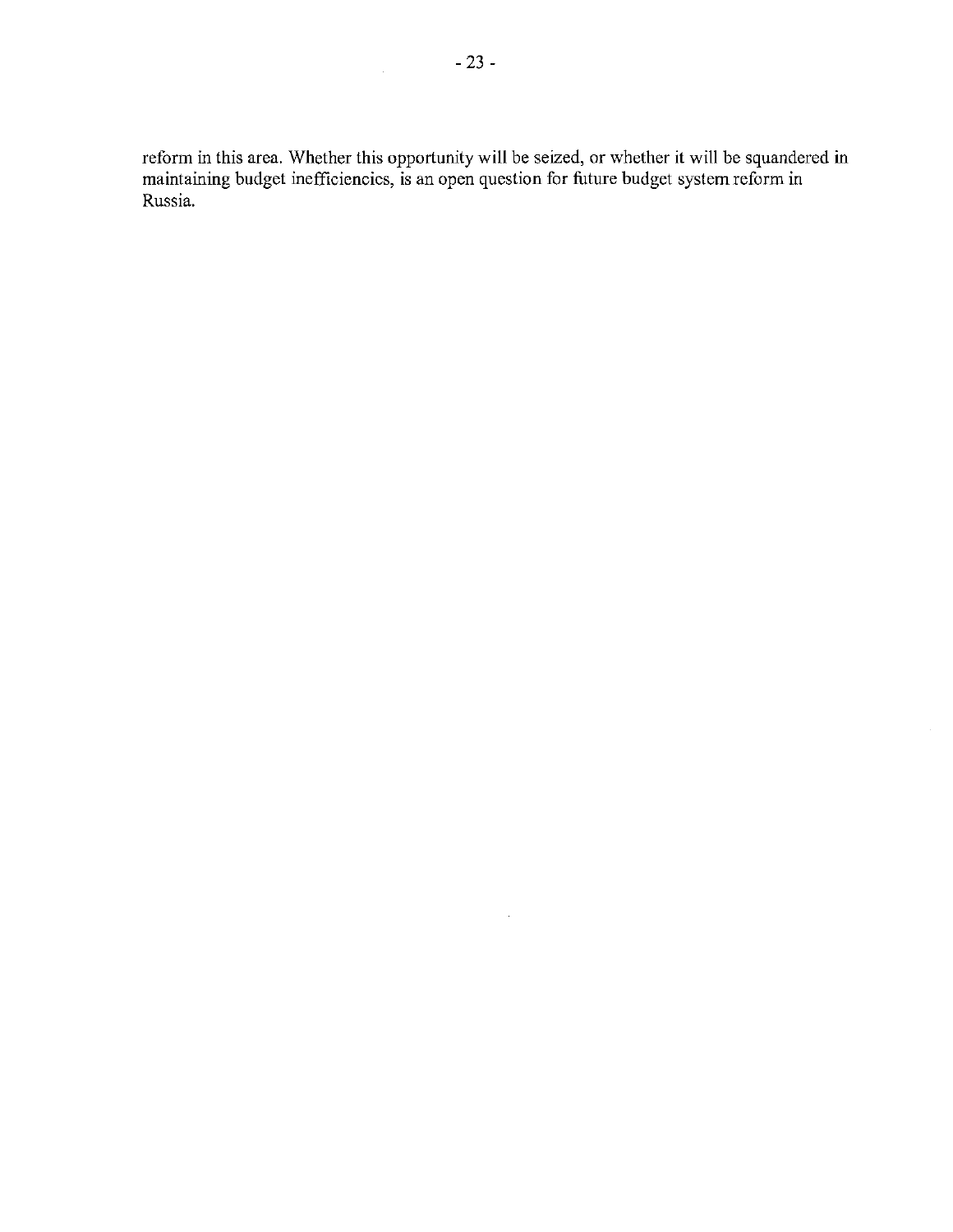#### **REFERENCES**

- <span id="page-25-0"></span>Alesina, A., R. Perotti, 1995, "The Political Economy of Budget Deficits," *Staff Papers,*  International Monetary Fund, Vol.42, pp.1-31.
- Diamond, J. "The New Russian Budget System: An Assessment and Future Reform Agenda", IMF, 2001, unpublished
- Diamond, J. "The Role of Internal Audit in Government Financial Management," IMF, 2001, unpublished.
- Fischer, S., "What Went Wrong in Russia," *Financial Times* September 27, 1999, in IMF Press Report No. 99/13.
- Hausman, R., and E. Stein, 1997, "Searching for the Right Budgetary Institutions for a Volatile Region", in *Securing Stability and Growth in Latin America* (Paris: Organization for Economic Cooperation and Development).
- Holtham, *G.,* and 1. Kay, 1995, "The Assessment: Institutions of Policy," *Oxford Review of Economic Policy, Vol. 10, No. 3, pp. 1–16.*
- Lavrov, A., J. M. Litwick, and D. Sutherland, forthcoming, "Fiscal Federalist Relations in Russia: A Case for Sub-national Autonomy," in E. Ahmad and V. Tanzi, Issues in Fiscal Decentralization, Routledge.
- Lopez-Claros, A., and S.V. Alexashenko, 1998, *Fiscal Policy Issues During the Transition in Russia,* IMF Occasional Paper No. 155 (Washington: International Monetary Fund).
- Mau, V., 2000, "Russian Economic Reforms as Perceived by Western Critics," in *Russian Crisis and its Effects,"* edited by T. Komulainen and I. Korhonen (Helsinki: Aleksanteri-instituutti)
- Mazarov, A. 1999, "Issues in Public Expenditure Policy, A Note presented at the Post Election Strategy Conference (Washington: World Bank).
- Norris, Era-Dabla Norris, Jorge Martinez-Vazquez, and John Norregaard, 2000, "Making Decentralization Work: the Case of Russia, Ukraine, and Kazakhstan," paper presented at the IMF Conference on Fiscal Decentralization, Washington, November.
- OECD Economic Survey: The Russian Federation, 2000 (Paris: Organization for Economic Cooperation and Development.